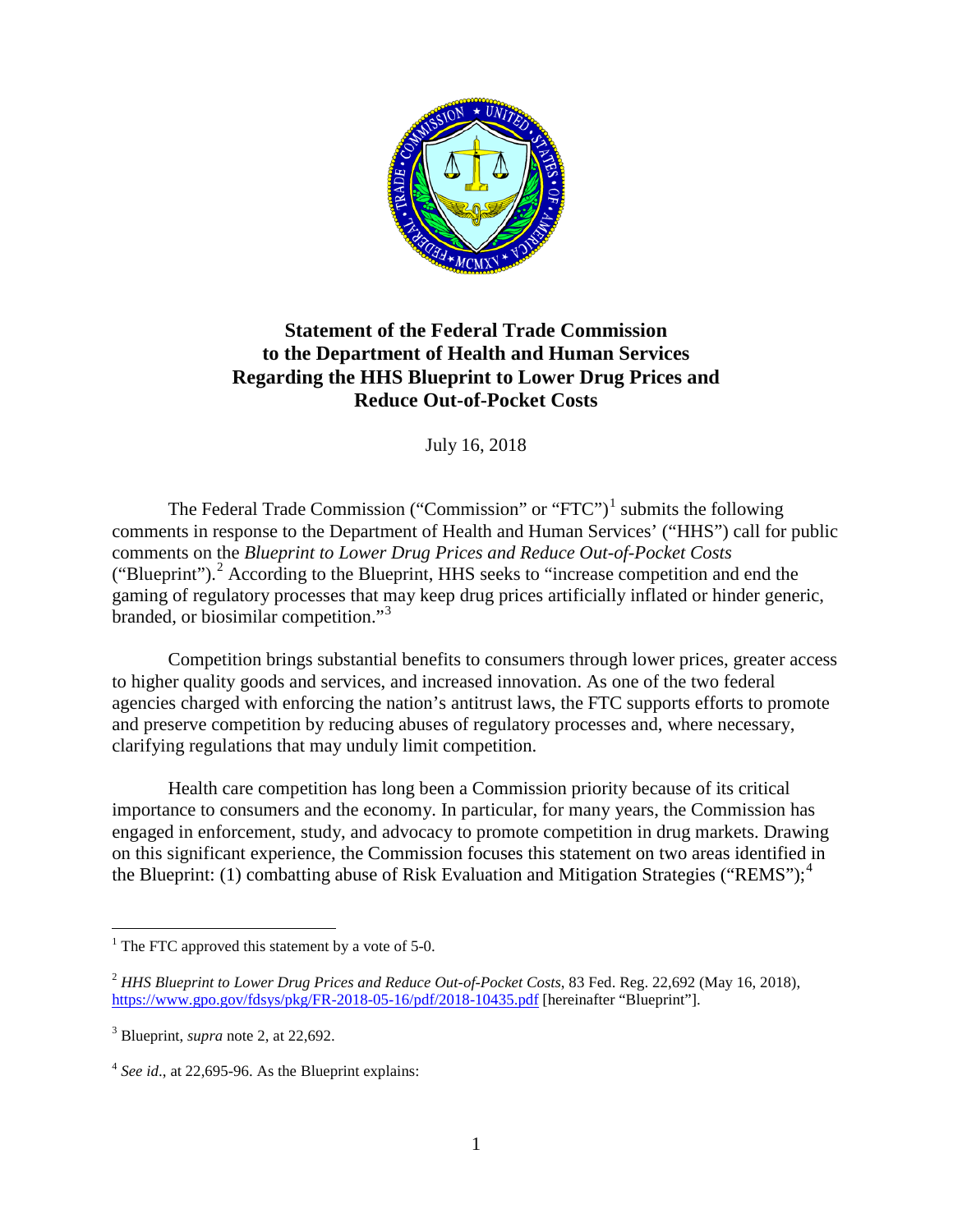and (2) spurring biologics competition. Both areas are a high priority for the Commission because they significantly affect U.S. health care expenditures. Any reduction in competition in these areas can cause substantial consumer harm, and any additional competitive pressure on prices can lead to significant consumer benefit. In addition, as our statement explains, a tension between regulation and competition underlies each of these areas.<sup>[5](#page-1-0)</sup>

# **I. FTC Interest and Experience in Pharmaceutical[6](#page-1-1) Markets**

The FTC is an independent administrative agency charged by Congress with protecting consumers by enforcing competition and consumer protection laws.[7](#page-1-2) The FTC is primarily responsible for federal antitrust enforcement in the pharmaceutical industry.<sup>[8](#page-1-3)</sup> It has devoted significant resources to examining the health care industry by sponsoring workshops and studies on topics such as generic drug entry prior to patent expiration, the impact of authorized generic drugs, and the proper role of competition in addressing challenges in health care markets. [9](#page-1-4) Most recently, in 2017, the FTC collaborated with the Food and Drug Administration ("FDA") on two

Certain prescription drugs are subject to limitations on distribution. Some of these distribution limitations are imposed by the manufacturer, while others may be imposed in connection with an FDA-mandated [REMS]. Some manufacturers may be gaming these distribution limitations to prevent generic developers from accessing their drugs to conduct the tests that are legally required for a generic drug to be brought to market, thereby limiting opportunities for competition that could place downward pressure on drug prices.

*Id.* This statement focuses on REMS containing restricted distribution systems mandated by the FDA.

<span id="page-1-0"></span><sup>5</sup> *See e.g.*, FED. TRADE COMM'N & U.S. DEP'T OF JUSTICE, IMPROVING HEALTH CARE: A DOSE OF COMPETITION (2004) [hereinafter FTC/DOJ Health Care Report], [https://www.ftc.gov/sites/default/files/documents/reports/](https://www.ftc.gov/sites/default/files/documents/reports/%1fimproving-health-care-dose-competition-report-federal-trade-commission-and-department-justice/040723healthcarerpt.pdf) [improving-health-care-dose-competition-report-federal-trade-commission-and-department](https://www.ftc.gov/sites/default/files/documents/reports/%1fimproving-health-care-dose-competition-report-federal-trade-commission-and-department-justice/040723healthcarerpt.pdf)[justice/040723healthcarerpt.pdf.](https://www.ftc.gov/sites/default/files/documents/reports/%1fimproving-health-care-dose-competition-report-federal-trade-commission-and-department-justice/040723healthcarerpt.pdf)

<span id="page-1-1"></span><sup>6</sup> The term "pharmaceuticals" used throughout this comment includes both drug and biologics. Further, the term "branded manufacturer" includes both branded drug and reference biologic manufacturer.

<span id="page-1-2"></span><sup>7</sup> 15 U.S.C. §§ 41-58.

 $\overline{a}$ 

<span id="page-1-3"></span><sup>8</sup> *See* FED. TRADE COMM'N, OVERVIEW OF FTC ANTITRUST ACTIONS IN PHARMACEUTICAL PRODUCTS AND DISTRIBUTION (2017)[, https://www.ftc.gov/system/files/attachments/competitionpolicyguidance-](https://www.ftc.gov/system/files/attachments/competitionpolicyguidance/overview_pharma_april_2017.pdf) [/overview\\_pharma\\_april\\_2017.pdf.](https://www.ftc.gov/system/files/attachments/competitionpolicyguidance/overview_pharma_april_2017.pdf)

<span id="page-1-4"></span><sup>9</sup> *See, e.g.,* FED. TRADE COMM'N, AUTHORIZED GENERIC DRUGS: SHORT-TERM EFFECTS AND LONG-TERM IMPACT (2011)[, https://www.ftc.gov/sites/default/files/documents/reports/authorized-generic-drugs-short-term-effects-and](https://www.ftc.gov/sites/default/files/documents/reports/authorized-generic-drugs-short-term-effects-and-long-term-impact-report-federal-trade-commission/authorized-generic-drugs-short-term-effects-and-long-term-impact-report-federal-trade-commission.pdf)[long-term-impact-report-federal-trade-commission/authorized-generic-drugs-short-term-effects-and-long-term](https://www.ftc.gov/sites/default/files/documents/reports/authorized-generic-drugs-short-term-effects-and-long-term-impact-report-federal-trade-commission/authorized-generic-drugs-short-term-effects-and-long-term-impact-report-federal-trade-commission.pdf)[impact-report-federal-trade-commission.pdf;](https://www.ftc.gov/sites/default/files/documents/reports/authorized-generic-drugs-short-term-effects-and-long-term-impact-report-federal-trade-commission/authorized-generic-drugs-short-term-effects-and-long-term-impact-report-federal-trade-commission.pdf) FTC/DOJ Health Care Report, *supra* note 5; FED. TRADE COMM'N, GENERIC DRUG ENTRY PRIOR TO PATENT EXPIRATION: AN FTC STUDY (2002), [https://www.ftc.gov/sites/](https://www.ftc.gov/sites/default/files/documents/reports/generic-drug-entry-prior-patent-expiration-ftc-study/genericdrugstudy_0.pdf) [default/files/documents/reports/generic-drug-entry-prior-patent-expiration-ftc-study/genericdrugstudy\\_0.pdf;](https://www.ftc.gov/sites/default/files/documents/reports/generic-drug-entry-prior-patent-expiration-ftc-study/genericdrugstudy_0.pdf) Fed. Trade Comm'n & U.S. Dep't of Justice Workshop Series*, Examining Health Care Competition* (Mar. 20-21, 2014 & Feb. 24-25, 2015), [https://www.ftc.gov/news-events/events-calendar/2014/03/examining-health-care-competition,](https://www.ftc.gov/news-events/events-calendar/2014/03/examining-health-care-competition) [https://www.ftc.gov/news-events/events-calendar/2015/02/examining-health-care-competition.](https://www.ftc.gov/news-events/events-calendar/2015/02/examining-health-care-competition)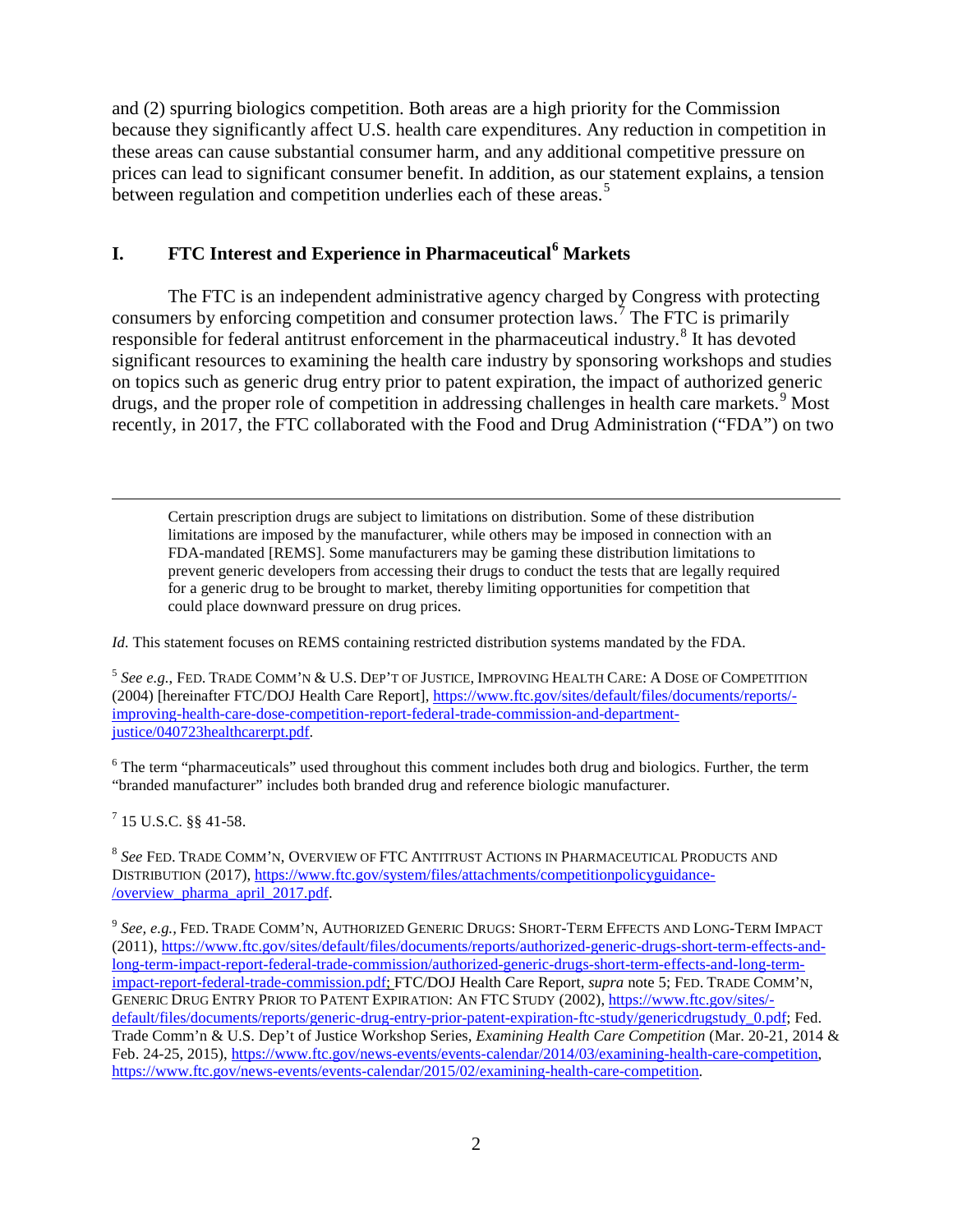public events: one examining regulatory barriers in pharmaceutical markets;<sup>[10](#page-2-0)</sup> and the other on the role of intermediaries in the distribution of pharmaceuticals.<sup>[11](#page-2-1)</sup> Over its many decades of experience evaluating health care competition, the FTC has gained a deep understanding of the market dynamics that contribute to robust pharmaceutical competition.

<span id="page-2-4"></span>Of particular relevance to this comment are the Commission's two *amicus curiae* briefs and recent Congressional testimony detailing the FTC's concern that branded pharmaceutical manufacturers may misuse certain REMS to thwart generic competition,  $^{12}$  $^{12}$  $^{12}$  and policy and advocacy work regarding competition in biologic product markets.<sup>[13](#page-2-3)</sup>

## <span id="page-2-5"></span>**II. Branded Pharmaceutical Manufacturers' Misuse of REMS May Impede Competition**

For pharmaceuticals with certain potential safety risks, the FDA may require a REMS. REMS are strategies intended to manage the known or potential safety risks associated with the use or distribution of certain pharmaceutical products. In some cases, implementation of a REMS

<span id="page-2-2"></span><sup>12</sup> *See* Fed. Trade Comm'n Brief as *Amicus Curiae*, *Mylan Pharm., Inc. v. Celgene Corp.*, No. 2:14-CV-2094 (D.N.J. June 17, 2014), [https://www.ftc.gov/policy/advocacy/amicus-briefs/2014/06/mylan-pharmaceuticals-inc-v](https://www.ftc.gov/policy/advocacy/amicus-briefs/2014/06/mylan-pharmaceuticals-inc-v-celgene-corporation)[celgene-corporation;](https://www.ftc.gov/policy/advocacy/amicus-briefs/2014/06/mylan-pharmaceuticals-inc-v-celgene-corporation) Fed. Trade Comm'n Brief as *Amicus Curiae*, *Actelion Pharm. Ltd. v. Apotex Inc*., No. 1:12-cv05743 (D.N.J. Mar. 11, 2013), [http://www.ftc.gov/sites/default/files/documents/amicus\\_briefs/actelion](http://www.ftc.gov/sites/default/files/documents/amicus_briefs/actelion-pharmaceuticals-ltd.et-al.v.apotex-inc./130311actelionamicusbrief.pdf)[pharmaceuticals-ltd.et-al.v.apotex-inc./130311actelionamicusbrief.pdf](http://www.ftc.gov/sites/default/files/documents/amicus_briefs/actelion-pharmaceuticals-ltd.et-al.v.apotex-inc./130311actelionamicusbrief.pdf)*; Antitrust Concerns and the FDA Approval Process Hearing Before the H. Jud. Comm., Subcomm. on Reg. Reform, Commercial and Antitrust Law*, 115th Cong. (2017) [hereinafter 2017 FTC Congressional Testimony], [https://docs.house.gov/meetings/JU/JU05/-](https://docs.house.gov/meetings/JU/JU05/20170727/106333/HHRG-115-JU05-Wstate-MeierM-20170727.pdf) [20170727/106333/HHRG-115-JU05-Wstate-MeierM-20170727.pdf.](https://docs.house.gov/meetings/JU/JU05/20170727/106333/HHRG-115-JU05-Wstate-MeierM-20170727.pdf)

<span id="page-2-3"></span><sup>13</sup> The FTC held several workshops from 2008 to 2015, issued a report on biologics in 2009, and submitted a public comment to the FDA in 2015. *See* Fed. Trade Comm'n, Public Workshop, *Follow-On Biologic Drugs: Framework for Competition and Continued Innovation* (Nov. 21, 2008)[, https://www.ftc.gov/news-events/events](https://www.ftc.gov/news-events/events-calendar/2008/11/emerging-health-care-competition-consumer-issues-competition)[calendar/2008/11/emerging-health-care-competition-consumer-issues-competition;](https://www.ftc.gov/news-events/events-calendar/2008/11/emerging-health-care-competition-consumer-issues-competition) FED. TRADE COMM'N, EMERGING HEALTHCARE ISSUES: FOLLOW-ON BIOLOGIC DRUG COMPETITION (2009) [hereinafter FTC FOB REPORT], [https://www.ftc.gov/sites/default/files/documents/reports/emerging-health-care-issues-follow-biologic](https://www.ftc.gov/sites/default/files/documents/reports/emerging-health-care-issues-follow-biologic-drug-competition-federal-trade-commission-report/p083901biologicsreport.pdf)[drug-competition-federal-trade-commission-report/p083901biologicsreport.pdf;](https://www.ftc.gov/sites/default/files/documents/reports/emerging-health-care-issues-follow-biologic-drug-competition-federal-trade-commission-report/p083901biologicsreport.pdf) Fed. Trade Comm'n, Public Workshop, *Follow-On Biologics Workshop: Impact of Recent Legislative and Regulatory Naming Proposals on Competition,* 78 Fed. Reg. 68,840 (Nov. 15, 2013),

[https://www.ftc.gov/system/files/documents/advocacy\\_documents/ftc-staff-comment-submitted-food-drug](https://www.ftc.gov/system/files/documents/advocacy_documents/ftc-staff-comment-submitted-food-drug-administration-response-fdas-request-comments-its-guidance/151028fdabiosimilar.pdf)[administration-response-fdas-request-comments-its-guidance/151028fdabiosimilar.pdf.](https://www.ftc.gov/system/files/documents/advocacy_documents/ftc-staff-comment-submitted-food-drug-administration-response-fdas-request-comments-its-guidance/151028fdabiosimilar.pdf)

<span id="page-2-0"></span> <sup>10</sup> Food & Drug Admin., Public Meeting, *The Hatch-Waxman Amendments: Ensuring a Balance Between Innovation and Access* (July 18, 2017), [https://www.gpo.gov/fdsys/pkg/FR-2017-06-22/pdf/2017-12641.pdf.](https://www.gpo.gov/fdsys/pkg/FR-2017-06-22/pdf/2017-12641.pdf)

<span id="page-2-1"></span><sup>11</sup> Fed. Trade Comm'n, Public Workshop, *Understanding Competition in Prescription Drug Markets: Entry and Supply Chain Dynamics* (Nov. 8, 2017), [https://www.ftc.gov/news-events/events-calendar/2017/11/understanding](https://www.ftc.gov/news-events/events-calendar/2017/11/understanding-competition-prescription-drug-markets-entry-supply)[competition-prescription-drug-markets-entry-supply.](https://www.ftc.gov/news-events/events-calendar/2017/11/understanding-competition-prescription-drug-markets-entry-supply) As explained by former Acting Chairman Ohlhausen during her opening remarks at this event, "[c]ompetition is key to containing prescription drug costs. . . . In light of concerns about rising drug prices, it's critical we identify barriers that may prevent drugs from entering the market, even after applicable patent protections have expired." *Id.* 

[https://www.ftc.gov/sites/default/files/documents/federal\\_register\\_notices/2013/11/131115biologicsfrn.pdf;](https://www.ftc.gov/sites/default/files/documents/federal_register_notices/2013/11/131115biologicsfrn.pdf) Fed. Trade Comm'n, *Staff Comment to FDA on Draft Guidance for Industry on the Nonproprietary Naming of Biological Products* (Oct. 27, 2015) [hereinafter 2015 FTC Naming Comment],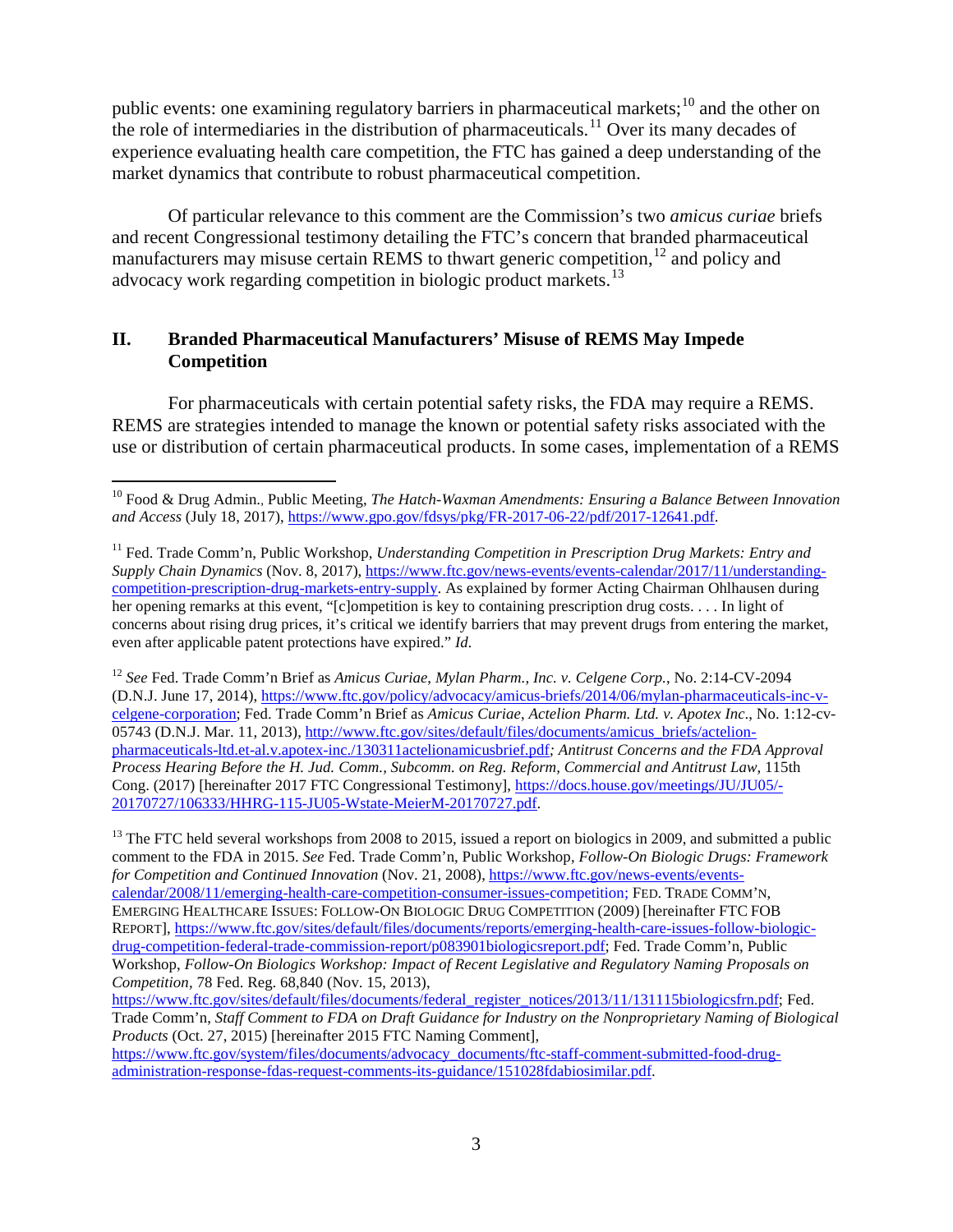may involve restricting distribution of a pharmaceutical to ensure that its benefits outweigh its risks. But when branded manufacturers misuse REMS to thwart entry by would-be generic competitors, they threaten to upset the careful balance between competition and innovation that Congress established in the Hatch-Waxman Act and the Biologics Price Competition and Innovation Act ("BPCIA"). REMS abuse can occur in two ways.

- *First*, for products subject to REMS with restricted distribution systems, branded manufacturers sometimes invoke REMS requirements improperly to justify their refusal to make samples of their products available to firms seeking to obtain FDA approval of generic or biosimilar products.<sup>[14](#page-3-0)</sup>
- *Second*, if a competing firm applies for FDA approval of a generic, biosimilar, or interchangeable product, the branded manufacturer may improperly deny that competitor access to a single, shared REMS system, which leaves the FDA unable to approve the competitor's application and labeling.<sup>[15](#page-3-1)</sup>

Using either strategy, a branded manufacturer could exploit a REMS system to delay – or block indefinitely – an entrant poised to become its closest competition.

Below, we provide additional detail about the competitive problems posed by each of these strategies. Given the potential limitations of antitrust enforcement to address these problems, we also outline and reiterate our support for carefully considered regulatory and legislative efforts to address REMS abuses.

## **A. Denial of Reference Product Samples**

The Hatch-Waxman Act and the BPCIA establish abbreviated routes to market for firms able to demonstrate to the FDA that their products are equivalent to a branded pharmaceutical or biologic product.<sup>[16](#page-3-2)</sup> These abbreviated regulatory pathways rely on branded manufacturers making samples of their product available for purchase on the open market by firms wishing to develop and obtain FDA approval for lower-cost alternatives. But when the branded product is subject to a restricted distribution REMS, samples typically are not available for purchase through customary pharmaceutical distribution channels, because of strict limitations on how those products can be sold.[17](#page-3-3) In these instances, a branded manufacturer may prevent a firm that needs to conduct bioequivalence testing from obtaining samples. As HHS stated in the Blueprint:

<span id="page-3-0"></span> $14$  We note that branded pharmaceutical manufacturers sometimes restrict distribution of their products voluntarily – without an FDA requirement that they do so – and that those voluntary restrictions on distribution may have the same anticompetitive effect as misuse of FDA-required REMS.

<span id="page-3-1"></span><sup>15</sup> *See* 2017 FTC Congressional Testimony, *supra* note [12.](#page-2-4)

<span id="page-3-2"></span><sup>&</sup>lt;sup>16</sup> For a description of the time and costs differences to obtain FDA approval of a generic drug compared to a branded drug, as well as between a biosimilar and reference biologic, *see* FTC FOB REPORT, *supra* not[e 13,](#page-2-5) at Chapter 1 and Appendix A.

<span id="page-3-3"></span><sup>17</sup> *See* Blueprint, *supra* note [2,](#page-0-4) at 22,696.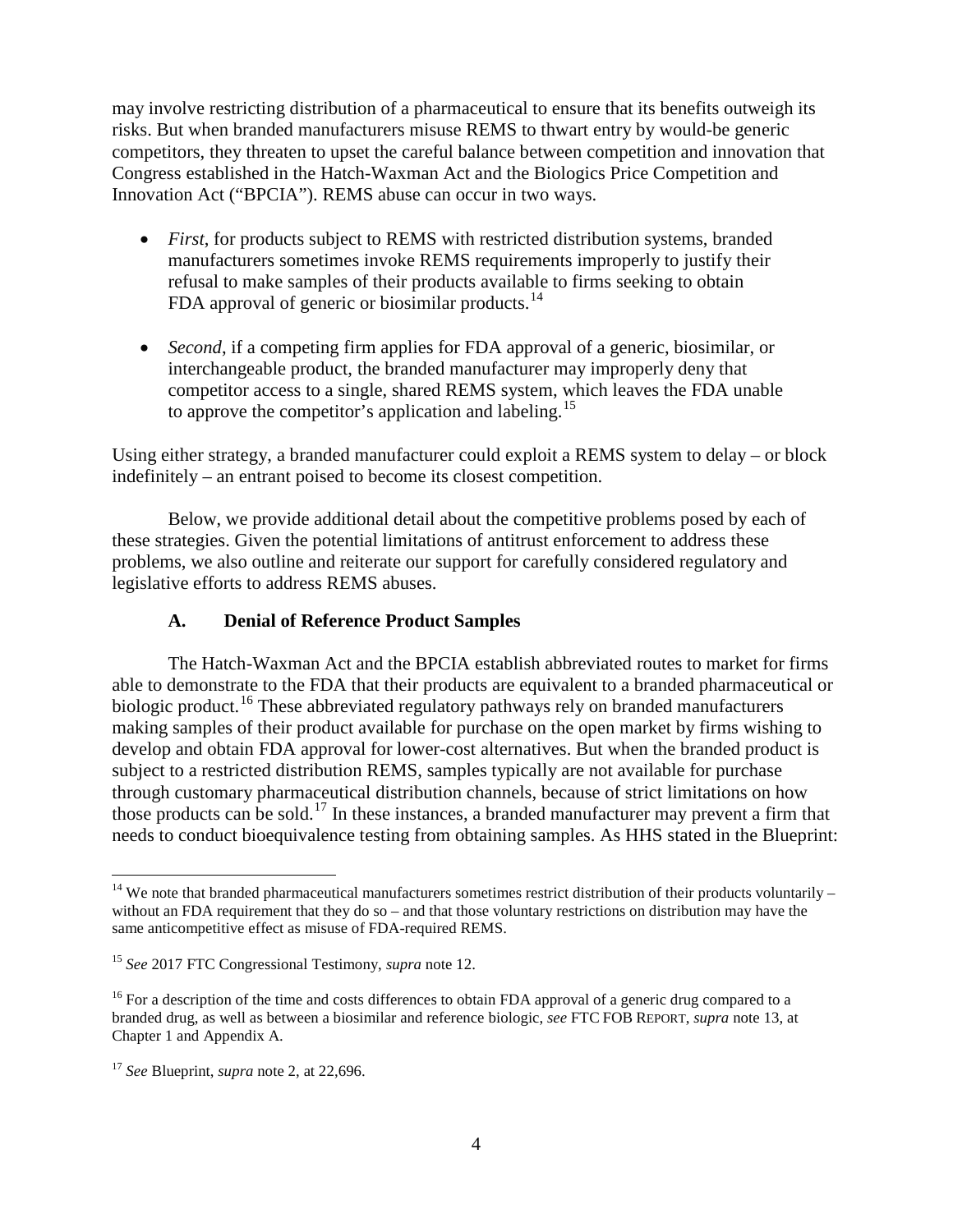In some instances for products that are subject to REMS that impact distribution, manufacturers continue to restrict access to generic developers even after the FDA issues a letter stating that it has favorably evaluated the developers' proposed safety protections for testing and would not consider the provision of drug samples to this developer for generic development to violate the applicable  $REMS.<sup>18</sup>$  $REMS.<sup>18</sup>$  $REMS.<sup>18</sup>$ 

By improperly blocking the product developer from obtaining samples, the branded manufacturer can potentially delay or indefinitely block generic or biosimilar competition to its product, thereby reducing the competition that Congress specifically sought to facilitate via the Hatch-Waxman Act and the BPCIA.<sup>[19](#page-4-1)</sup>

The FTC continues to monitor legal and regulatory developments in this area. For example, the FTC has investigated allegations that restrictions on the distribution of certain branded drug products are preventing generic firms from offering competing generic versions of those products.[20](#page-4-2) In 2017 Congressional testimony and 2013 and 2014 *amicus curiae* briefs, the FTC explained that, under certain circumstances, a branded firm's refusal to sell product samples to a potential competitor may violate the antitrust laws.<sup>[21](#page-4-3)</sup> To date, the Commission has not filed any law enforcement action challenging conduct in this area.

The FDA, similarly, has taken a number of steps to provide additional transparency and guidance in this area, including:

• recent release of a list identifying all drug products for which prospective generic competitors have reported an inability to obtain branded product samples, as well as the brand manufacturer and the number of such reports;<sup>[22](#page-4-4)</sup>

<span id="page-4-1"></span><sup>19</sup> A more complete description of the Hatch-Waxman Act's balancing of innovation and competition is contained in the Commission's recent *amicus curiae* briefs on the REMS issue. *See* Fed. Trade Comm'n Brief as *Amicus Curiae*, *Mylan*, *supra* not[e 12;](#page-2-4) Fed. Trade Comm'n Brief as *Amicus Curiae*, *Actelion, supra* note [12.](#page-2-4)

<span id="page-4-2"></span><sup>20</sup> *See* 2017 FTC Congressional Testimony, *supra* note [12.](#page-2-4) The Commission's *amicus* briefs in the *Mylan* and *Actelion* cases explained that the Hatch-Waxman regulatory framework cannot function as Congress intended if generic firms are unable to obtain samples of branded products. Even if the generic firms prevail in their antitrust actions against the branded firms, and subsequent appeals therefrom, these litigations take many years and can create substantial delays in obtaining the needed samples and a corresponding delay in generic approval. Accordingly, even a successful antitrust challenge to REMS abuse is unlikely to provide immediate redress. *See* Fed. Trade Comm'n Brief as *Amicus Curiae*, *Mylan*, *supra* note 12; Fed. Trade Comm'n Brief as *Amicus Curiae*, *Actelion Pharm.*, *supra* note 12.

<span id="page-4-3"></span><sup>21</sup> *See* 2017 FTC Congressional Testimony, *supra* note 12; Fed. Trade Comm'n Brief as *Amicus Curiae*, *Mylan*, *supra* note 12; Fed. Trade Comm'n Brief as *Amicus Curiae*, *Actelion Pharm.*, *supra* note 12.

<span id="page-4-4"></span><sup>22</sup> *See* FOOD & DRUG ADMIN., *Reference Listed Drug (RLD) Access Inquiries*, [https://www.fda.gov/Drugs-](https://www.fda.gov/Drugs/DevelopmentApprovalProcess/HowDrugsareDevelopedandApproved/ApprovalApplications/AbbreviatedNewDrugApplicationANDAGenerics/ucm607738.htm) [/DevelopmentApprovalProcess/HowDrugsareDevelopedandApproved/ApprovalApplications/AbbreviatedNewDrug](https://www.fda.gov/Drugs/DevelopmentApprovalProcess/HowDrugsareDevelopedandApproved/ApprovalApplications/AbbreviatedNewDrugApplicationANDAGenerics/ucm607738.htm) [ApplicationANDAGenerics/ucm607738.htm.](https://www.fda.gov/Drugs/DevelopmentApprovalProcess/HowDrugsareDevelopedandApproved/ApprovalApplications/AbbreviatedNewDrugApplicationANDAGenerics/ucm607738.htm)

<span id="page-4-0"></span> <sup>18</sup> *See* Blueprint, *supra* note 2, at 22,696-97.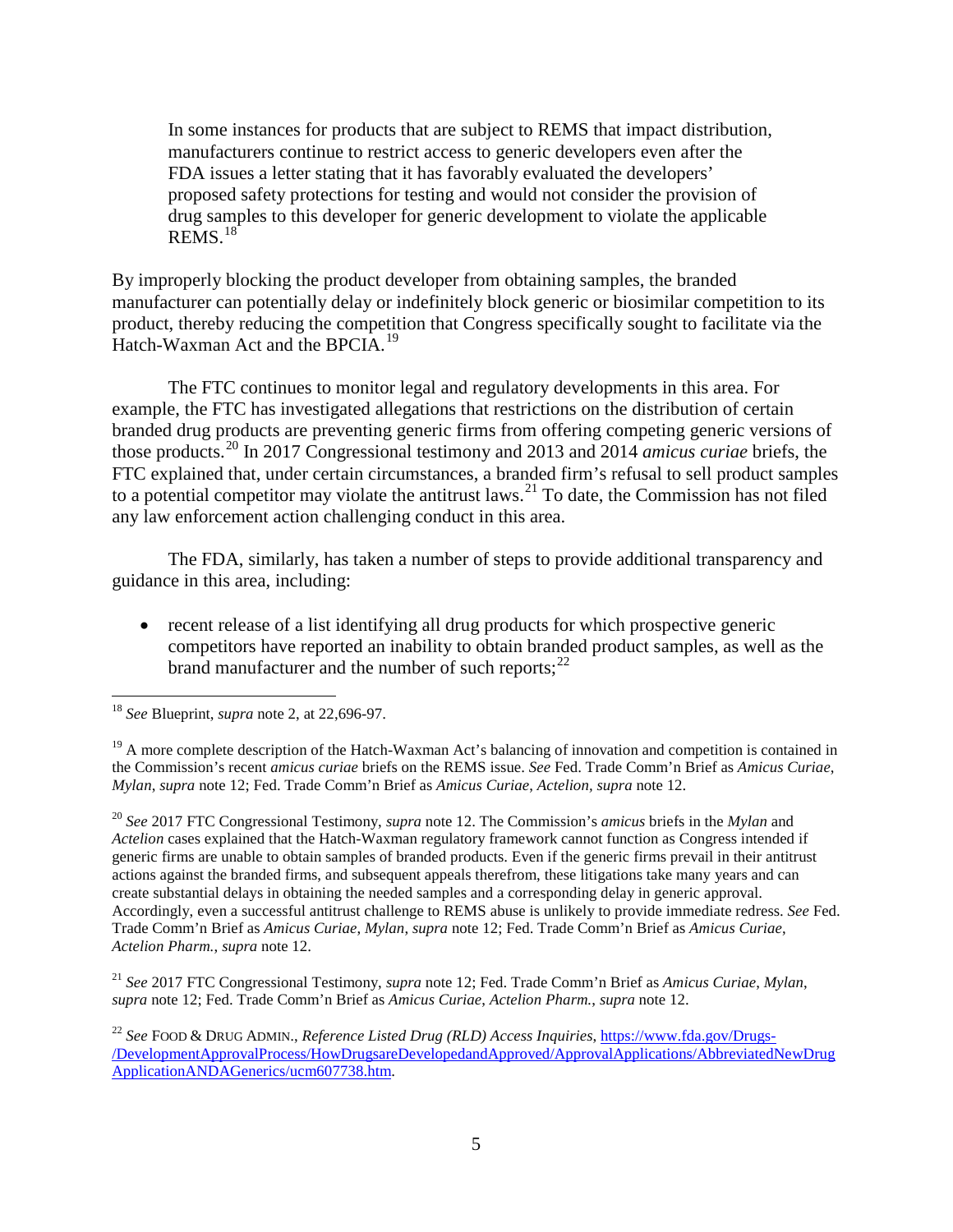- 2014 publication of draft guidance detailing how generic firms seeking to enter with generic versions of drugs covered by restricted distribution REMS may obtain letters validating that their safety protocols are comparable to the branded firm's safety protocols; $^{23}$  $^{23}$  $^{23}$  and
- continuing public statements highlighting the potential problems arising from branded firm's misuse of restricted distribution systems. $^{24}$  $^{24}$  $^{24}$

The FTC commends the FDA on these efforts, and supports the FDA's efforts to highlight misuse of REMS with restricted distribution systems.<sup>2</sup>

# **B. Denial of Access to the Single, Shared System**

Even if a would-be competitor obtains samples of a branded product, subject to a restricted distribution system or not, the branded manufacturer still can delay or deter market entry by denying access to its REMS system, commonly referred to as a shared system REMS. A shared system REMS encompasses multiple prescription drug products and is developed and implemented jointly by two or more firms. Branded and generic drug manufacturers must  $-$  as a condition of FDA approval – use a single, shared system REMS, unless the FDA waives that requirement.<sup>[26](#page-5-3)</sup> In practice, however, the FDA has rarely granted such a waiver. This can create a strong strategic incentive for the branded firm to refuse to cooperate with the generic entrant in order to delay generic entry.[27](#page-5-4)

The FDA has recognized this concern. In a statement announcing the FDA's two recent draft guidance documents on shared system REMS, Commissioner Gottlieb highlighted the risk that the shared system REMS requirements could "become a tool that drug companies can use to delay or block competition from generic products or hinder their ability to enter the market."<sup>[28](#page-5-5)</sup>

<span id="page-5-3"></span> $26$  21 U.S.C. § 355-1(i).

<span id="page-5-4"></span><sup>27</sup> *See* 2017 FTC Congressional Testimony, *supra* note [12.](#page-2-4)

<span id="page-5-0"></span> <sup>23</sup> FOOD & DRUG ADMIN., *How to Obtain a Letter from FDA Stating that Bioequivalence Study Protocols Contain Safety Protections Comparable to Applicable REMS for RLD: Guidance for Industry* (2014), [https://www.fda.gov/](https://www.fda.gov/downloads/Drugs/GuidanceComplianceRegulatoryInformation/Guidances/UCM425662.pdf) [downloads/Drugs/GuidanceComplianceRegulatoryInformation/Guidances/UCM425662.pdf.](https://www.fda.gov/downloads/Drugs/GuidanceComplianceRegulatoryInformation/Guidances/UCM425662.pdf)

<span id="page-5-1"></span><sup>24</sup> *See e.g.,* Scott Gottlieb, M.D., Comm'r, Food & Drug Admin., *Understanding Competition in Prescription Drug Markets: Entry and Supply Chain Dynamics* (Nov. 8, 2017), [https://www.fda.gov/NewsEvents/Speeches/ucm584195.htm.](https://www.fda.gov/NewsEvents/Speeches/ucm584195.htm)

<span id="page-5-2"></span><sup>25</sup> *See Antitrust Concerns and the FDA Approval Process, Hearing Before the H. Jud. Comm., Subcomm. on Reg. Reform, Commercial and Antitrust Law*, 115th Cong. (July 27, 2017) (statement of Scott Gottlieb, Comm'r, Food & Drug Admin.)[, https://docs.house.gov/meetings/JU/JU05/20170727/106333/HHRG-115-JU05-Wstate-GottliebS-](https://docs.house.gov/meetings/JU/JU05/20170727/106333/HHRG-115-JU05-Wstate-GottliebS-20170727.pdf)[20170727.pdf;](https://docs.house.gov/meetings/JU/JU05/20170727/106333/HHRG-115-JU05-Wstate-GottliebS-20170727.pdf) 2017 FTC Congressional Testimony, *supra* note [12.](#page-2-4)

<span id="page-5-5"></span><sup>28</sup> Food & Drug Admin., *Statement from FDA Comm'r Gottlieb, New Policies to Reduce the Ability of Brand Drug Makers to Use REMS Programs as a Way to Block Timely Generic Drug Entry, Helping Promote Competition and Access* (May 31, 2018), [https://www.fda.gov/NewsEvents/Newsroom/PressAnnouncements/ucm609365.htm.](https://www.fda.gov/NewsEvents/Newsroom/PressAnnouncements/ucm609365.htm)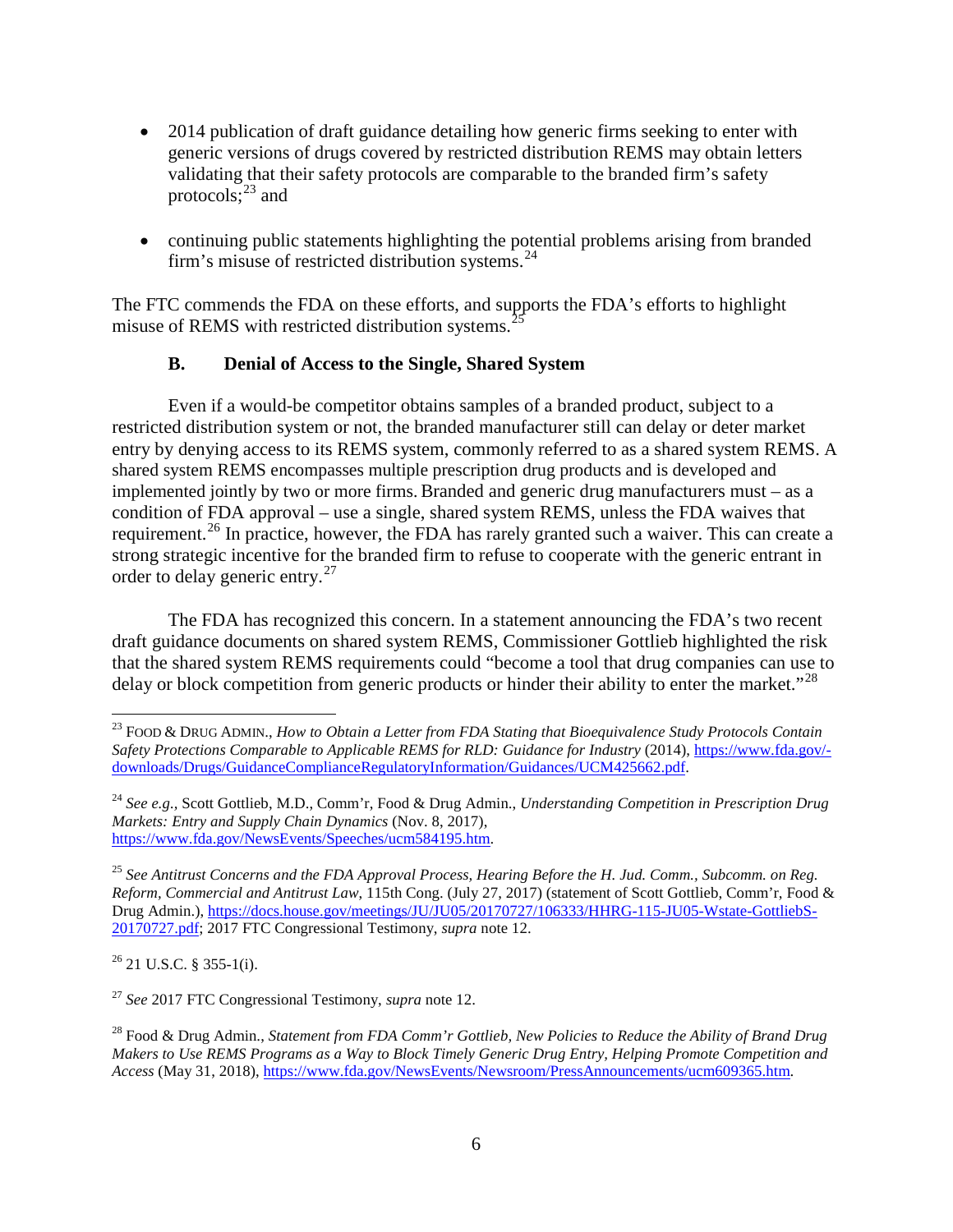As Commissioner Gottlieb explained, "the generic drug maker has to negotiate with the brand firm to enter into shared REMS programs before the generic drug can be approved. We know that these negotiations between a brand and generic company – to reach agreement on shared system REMS – can extend for long periods of time. This can delay market entry of a generic drug."<sup>[29](#page-6-0)</sup> The FDA's two draft guidance documents are intended to help generic firms navigate the shared REMS issue. They describe "general principles and recommendations" for developing shared REMS systems and "when and how the FDA will consider waiving" the shared REMS requirement.<sup>[30](#page-6-1)</sup>

The FTC supports the FDA's efforts to clarify the circumstances under which it will grant waivers of the shared REMS requirement. Clarity on the shared REMS issue is particularly important because, as explained in the FTC's recent Congressional testimony, at least one court has held that the existence of the waiver option bars an antitrust claim centered on a branded manufacturer's refusal to grant its competitor access to its REMS.<sup>[31](#page-6-2)</sup> Under current law, it seems unlikely that the prospect of antitrust liability alone will create the proper incentives for branded and generic firms to reach agreement on a shared REMS program.

### **C. Regulatory and Legislative Action to Address REMS Misuse**

As explained in sections II.A and II.B above, the FTC supports the FDA's efforts to bring clarity and transparency to the REMS issues. The FTC stands ready to work with the FDA on these and other issues of importance to competition and consumers.

In addition, the FTC has supported well-crafted legislation aimed at correcting the misuses of REMS related to obtaining branded product samples and accessing shared REMS systems. A legislative solution to these issues could avoid the uncertainty of litigation and, unlike a lengthy antitrust case, provide an immediate solution to this challenging problem. Legislation also could provide a clearer path for competing firms to establish separate FDA-approved REMS programs.[32](#page-6-3)

<span id="page-6-0"></span> <sup>29</sup> *Id*.

<span id="page-6-1"></span><sup>30</sup> *Id*.; FOOD & DRUG ADMIN., *Development of a Shared System REMS: Guidance for Industry* (June 2018), [https://www.fda.gov/downloads/Drugs/GuidanceComplianceRegulatoryInformation/Guidances/UCM609045.pdf;](https://www.fda.gov/downloads/Drugs/GuidanceComplianceRegulatoryInformation/Guidances/UCM609045.pdf) FOOD & DRUG ADMIN., *Waivers of the Single, Shared System REMS Requirement: Guidance for Industry* (June 2018), [https://www.fda.gov/downloads/Drugs/GuidanceComplianceRegulatoryInformation/Guidances/-](https://www.fda.gov/downloads/Drugs/GuidanceComplianceRegulatoryInformation/Guidances/UCM609048.pdf) [UCM609048.pdf.](https://www.fda.gov/downloads/Drugs/GuidanceComplianceRegulatoryInformation/Guidances/UCM609048.pdf)

<span id="page-6-2"></span><sup>31</sup> *See* 2017 FTC Congressional Testimony, *supra* note [12.](#page-2-4) The case was *In re Suboxone Antitrust Litigation*, 64 F. Supp. 3d 665, 685-688 (E.D. Pa. 2014).

<span id="page-6-3"></span><sup>32</sup> *See* 2017 FTC Congressional Testimony, *supra* note [12.](#page-2-4)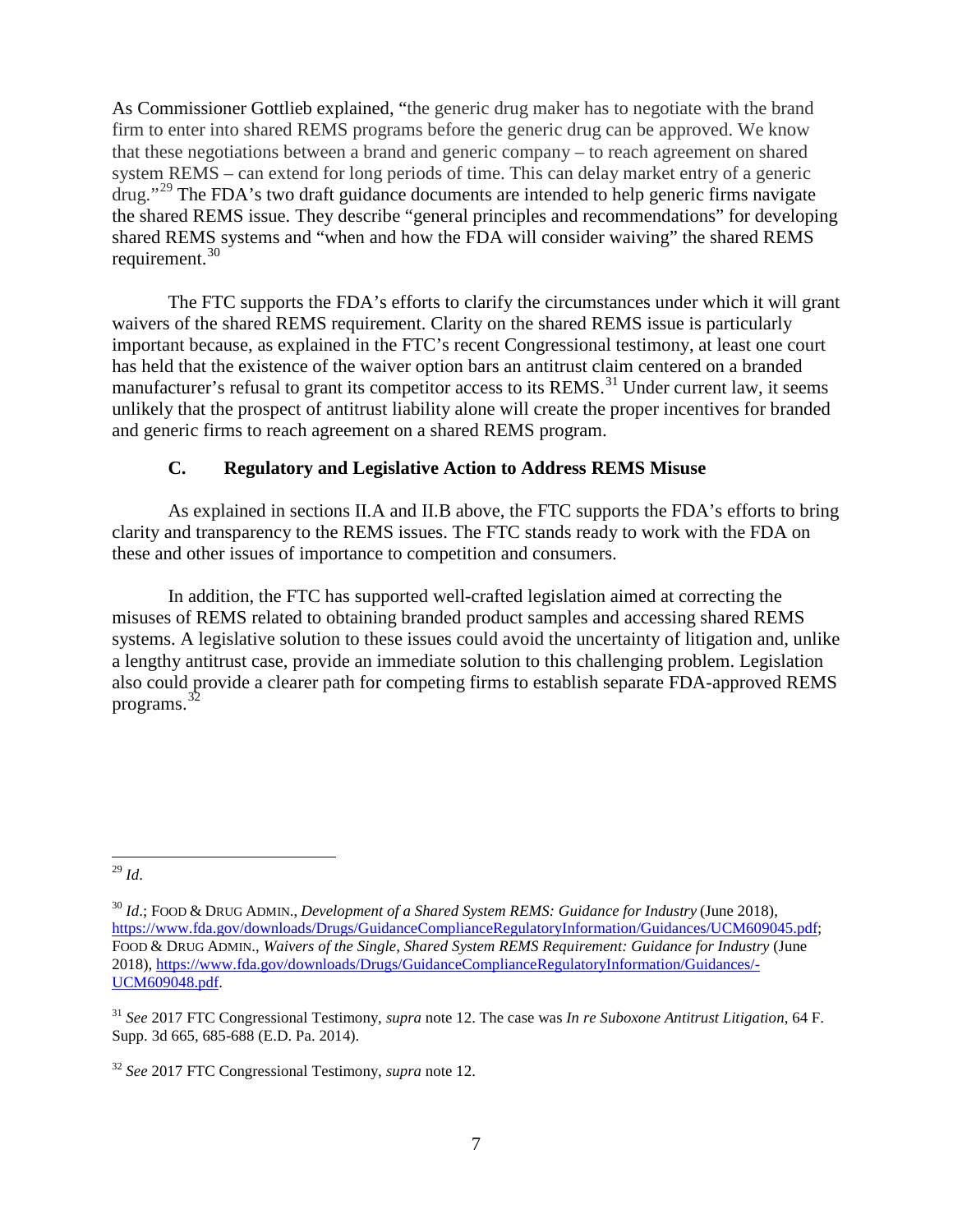### **III. Regulatory Uncertainty May Create Undue Barriers to Biosimilar Development, Approval, Education, and Access**

<span id="page-7-1"></span><span id="page-7-0"></span>Biologics have become a mainstay of modern medicine, comprising a third of all new medicines approved by the FDA annually.<sup>[33](#page-7-3)</sup> Biologics are used to treat a variety of serious medical conditions for which patients have no other therapeutic alternative, including rare genetic disorders, autoimmune diseases, and cancer.<sup>[34](#page-7-4)</sup> But biologics are, on average, 22 times more expensive than traditional medications.<sup>[35](#page-7-5)</sup> Some biologic drugs cost more than \$200,000 per year. Biologics' prices also are increasing about 10 to 15 percent each year.<sup>[36](#page-7-6)</sup> Consequently, biologics comprise the fastest growing and one of the most expensive segments of prescription medicine spending.<sup>[37](#page-7-7)</sup> The federal government spends more than \$5 billion each year on biologic therapies through the Medicare and Medicaid programs.<sup>[38](#page-7-8)</sup>

<span id="page-7-6"></span><sup>36</sup> MORTON & BOLLER, *supra* not[e 35;](#page-7-0) Gottlieb, *supra* not[e 33.](#page-7-1)

<span id="page-7-3"></span><span id="page-7-2"></span> <sup>33</sup> Food & Drug Admin., *Statement from FDA Comm'r Scott Gottlieb, M.D., Capturing the Benefits of Competition for Patients* (Mar. 7, 2018), [https://www.fda.gov/NewsEvents/Speeches/ucm599833.htm.](https://www.fda.gov/NewsEvents/Speeches/ucm599833.htm)

<span id="page-7-4"></span><sup>&</sup>lt;sup>34</sup> *Id.* ("Taken together, biologics now account for about 40% of all U.S. drug spending -- and 70% of spending growth.").

<span id="page-7-5"></span><sup>35</sup> *See* SCOTT MORTON, L.T BOLLER, *Enabling Competition in Pharmaceutical Markets,* Brookings, Hutchins Center Paper #30, at 6 (May 2017), [https://www.brookings.edu/wp-content/uploads/2017/05/wp30\\_scottmorton\\_](https://www.brookings.edu/wp-content/uploads/2017/05/wp30_scottmorton_competitioninpharma1.pdf) [competitioninpharma1.pdf](https://www.brookings.edu/wp-content/uploads/2017/05/wp30_scottmorton_competitioninpharma1.pdf) (*citing* Statement of Ed Weisbart, M.D., Chief Med. Officer, Express Scripts, *Hearing Before the Subcomm. on Health of the Comm. on Energy and Commerce*, 125, 128 (May 2, 2007), [https://www.gpo.gov/fdsys/pkg/CHRG-110hhrg40500/pdf/CHRG-110hhrg40500.pdf\)](https://www.gpo.gov/fdsys/pkg/CHRG-110hhrg40500/pdf/CHRG-110hhrg40500.pdf) ("The average cost per day of a biopharmaceutical is \$45 compared with \$2 per day for a traditional medicine."), [https://www.brookings.edu/wp](https://www.brookings.edu/wp-content/uploads/2017/05/wp30_scottmorton_competitioninpharma1.pdf)[content/uploads/2017/05/wp30\\_scottmorton\\_competitioninpharma1.pdf;](https://www.brookings.edu/wp-content/uploads/2017/05/wp30_scottmorton_competitioninpharma1.pdf) *see also* Express Scripts 2017 Drug Trend Report, [http://lab.express-scripts.com/lab/drug-trend-report/2017-dtr;](http://lab.express-scripts.com/lab/drug-trend-report/2017-dtr) *Medicines use and spending in the U.S.*, IQVIA INSTITUTE (May 4, 2017), [https://www.iqvia.com/institute/reports/medicines-use-and-spending-in-the-us-a](https://www.iqvia.com/institute/reports/medicines-use-and-spending-in-the-us-a-review-of-2016)[review-of-2016.](https://www.iqvia.com/institute/reports/medicines-use-and-spending-in-the-us-a-review-of-2016)

<span id="page-7-7"></span><sup>37</sup> *See* DEP'T HEALTH & HUM. SERVS, OFFICE OF THE ASS'T SEC'Y PLANNING AND EVAL., *Observations on Trends in Prescription Drug Spending* (Mar. 8, 2016), [https://aspe.hhs.gov/sites/default/files/pdf/187586/Drugspending.pdf;](https://aspe.hhs.gov/sites/default/files/pdf/187586/Drugspending.pdf) MEDPAC, *Medicare Part B drug payment policy issues*, Table 2-1 (June 2017) (9 of the 10 top spending Part B drugs are biologics), [http://medpac.gov/docs/default-source/reports/jun17\\_ch2.pdf?sfvrsn=0;](http://medpac.gov/docs/default-source/reports/jun17_ch2.pdf?sfvrsn=0) ALLAN COUKELL, CHUCK SHIH, *What's Driving Increased Pharmaceutical Spending?,* PEW (May 26, 2016), [http://www.pewtrusts.org/en/research-and-analysis/analysis/2016/05/26/whats-driving-increased-pharmaceutical](http://www.pewtrusts.org/en/research-and-analysis/analysis/2016/05/26/whats-driving-increased-pharmaceutical-spending)[spending;](http://www.pewtrusts.org/en/research-and-analysis/analysis/2016/05/26/whats-driving-increased-pharmaceutical-spending) PEW, A Look at Drug Spending in the U.S., [http://www.pewtrusts.org/en/research-and-analysis/fact](http://www.pewtrusts.org/en/research-and-analysis/fact-sheets/2018/02/a-look-at-drug-spending-in-the-us)[sheets/2018/02/a-look-at-drug-spending-in-the-us.](http://www.pewtrusts.org/en/research-and-analysis/fact-sheets/2018/02/a-look-at-drug-spending-in-the-us); IQVIA, Medicine Use And Spending in the United States (2017)[, https://www.iqvia.com/-/media/iqvia/pdfs/institute-reports/medicine-use-and-spending-in-the-us-a-review](https://www.iqvia.com/-/media/iqvia/pdfs/institute-reports/medicine-use-and-spending-in-the-us-a-review-of-2017-and-outlook-to-2022.pdf)[of-2017-and-outlook-to-2022.pdf;](https://www.iqvia.com/-/media/iqvia/pdfs/institute-reports/medicine-use-and-spending-in-the-us-a-review-of-2017-and-outlook-to-2022.pdf) THE BIOSIMILARS COUNCIL, *The Next Frontier for Improved Access to Medicines: Biosimilars and Interchangeable Biologic Products* 14 (2015), [http://www.biosimilars](http://www.biosimilarscouncil.org/pdf/GPhA-biosimilars-)[council.org/pdf/GPhA-biosimilars-](http://www.biosimilarscouncil.org/pdf/GPhA-biosimilars-)[handbook.pdf \(](http://www.biosimilarscouncil.org/pdf/GPhA-biosimilars-handbook.pdf)annual U.S. spending on biologic drug therapies in the United States exceeding \$100 billion). Several biologics covered by Medicare cost more than \$50,000 per beneficiary per year. U.S. Gov't Accountability Office, *Report to the Ranking Member, Comm. on the Budget, House of Representatives,* 19 Tbl. 4 (Oct. 2015), [http://www.gao.gov/assets/680/673304.pdf;](http://www.gao.gov/assets/680/673304.pdf) s*ee also* Judith A. Johnson, CONG. RESEARCH SERV., *Biologics and Biosimilars: Background and Key Issues* 2 (Sept. 7, 2016), [https://fas.org/sgp/crs/misc/R44620.pdf.](https://fas.org/sgp/crs/misc/R44620.pdf)

<span id="page-7-8"></span><sup>38</sup> GAO, *supra* note [37;](#page-7-2) *see also* JOHNSON, *supra* not[e 37.](#page-7-2)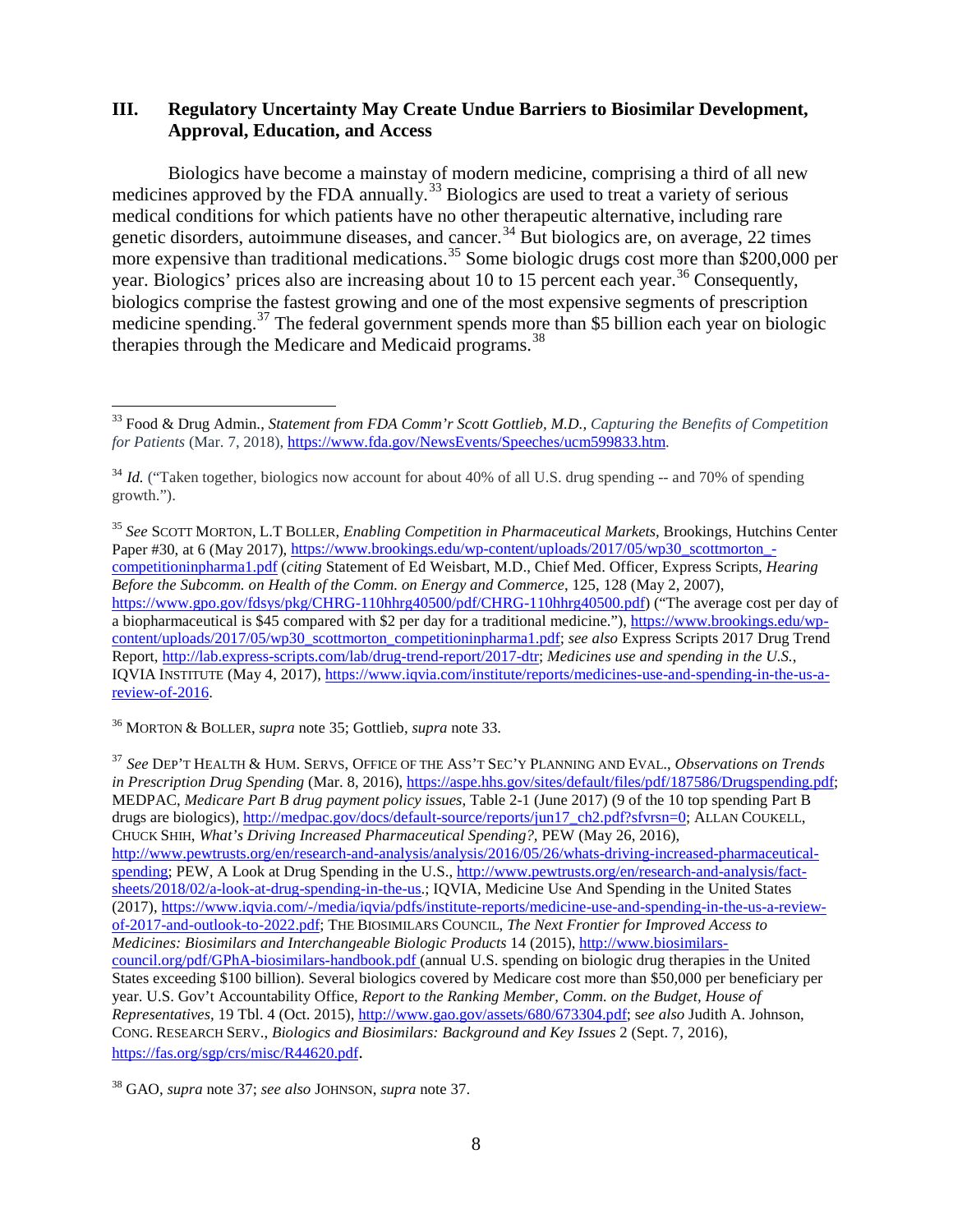<span id="page-8-4"></span>Considering the high and growing costs of biologics, patients would benefit from increased competition between biologics and biosimilars. Congress has indicated its willingness to foster biosimilar competition, once top-selling biologics lose their patent exclusivity.<sup>[39](#page-8-0)</sup> But certain FDA regulatory processes may erect undue barriers to biosimilar and interchangeable development, approval, education, and access. To date, no FDA-approved biosimilar has obtained an interchangeable designation.

The FTC has experience studying the market for biologic drugs. In 2009, the FTC issued a report that expressed concerns about the market factors likely to limit biologic competition, including: (1) lack of state-level automatic substitution laws for biosimilar products; (2) potential chilling effects if products do not share the same nonproprietary chemical names; and (3) market acceptance of biosimilar drugs.<sup>[40](#page-8-1)</sup> In 2015, FTC staff submitted a comment to the FDA on its draft guidance on nonproprietary naming of biologics. In that comment, the FTC expressed concerns that the guidance recommendation for a four-letter "distinguishing suffix that is devoid of meaning,"<sup>[41](#page-8-2)</sup> appended to the active ingredient root name, may hinder consumer acceptance and biosimilar price competition. $42$ 

This section discusses the limited biosimilar competition that has occurred to date and suggests that the FDA consider certain steps to improve biosimilar and interchangeable competition. Specifically, we recommend the FDA: (1) continue to create a pathway for expedited approval of interchangeable biologics; (2) reconsider the current naming guidance for biologics in light of the Blueprint; and (3) improve the Purple Book.

 $\overline{a}$ 

<span id="page-8-0"></span><sup>39</sup> *See* Rep. Anna Eshoo letter to the FDA (Apr. 20, 2012); *Eshoo Statement on First FDA Approval of Biosimilar Medicine* (statement of Rep. Eshoo, Member, Senior Member, House Comm. Energy & Commerce) (Mar. 6, 2015), [https://eshoo.house.gov/issues/health-care/eshoo-statement-on-first-fda-approval-of-biosimilar-medicine/;](https://eshoo.house.gov/issues/health-care/eshoo-statement-on-first-fda-approval-of-biosimilar-medicine/) Senate Comm. on Health, Educ., Labor & Pensions, Press Release, *Lawmakers Praise Committee Passage of Biologics Legislation*, 110th Cong. (June 27, 2007)[, https://www.help.senate.gov/ranking/newsroom/press/lawmakers-praise](https://www.help.senate.gov/ranking/newsroom/press/lawmakers-praise-committee-passage-of-biologics-legislation)[committee-passage-of-biologics-legislation.](https://www.help.senate.gov/ranking/newsroom/press/lawmakers-praise-committee-passage-of-biologics-legislation)

<span id="page-8-1"></span><sup>&</sup>lt;sup>40</sup> FTC FOB REPORT, *supra* note [13.](#page-2-5) Prior to issuing this report, the FTC held a public workshop to examine these issues. *See* FED. TRADE COMM'N, *Public Workshop, Follow-On Biologic Drugs: Framework for Competition and Continued Innovation* (Nov. 21, 2008), [https://www.ftc.gov/news-events/events-calendar/2008/11/emerging-health](https://www.ftc.gov/news-events/events-calendar/2008/11/emerging-health-care-competition-consumer-issues-competition)[care-competition-consumer-issues-competition.](https://www.ftc.gov/news-events/events-calendar/2008/11/emerging-health-care-competition-consumer-issues-competition)

<span id="page-8-2"></span><sup>41</sup> FOOD & DRUG ADMIN., *Guidance for Industry: Nonproprietary Naming of Biological Products*, at 8 (Jan. 2017) ("A distinguishing suffix that is devoid of meaning and composed of four lowercase letters will be attached with a hyphen to the core name of each originator biological product, related biological product, or biosimilar product."), [https://www.fda.gov/downloads/drugs/guidances/ucm459987.pdf.](https://www.fda.gov/downloads/drugs/guidances/ucm459987.pdf)

<span id="page-8-3"></span><sup>42</sup> *See* 2015 FTC Naming Comment, *supra* note 13. Prior to submitting this comment, the FTC held a public workshop in 2014 to examine how regulatory proposals regarding state substitution laws and biologic naming systems may help or hinder biologic competition. *See* FED. TRADE COMM'N, *Public Workshop: Follow-On Biologics Workshop: Impact of Recent Legislative and Regulatory Naming Proposals on Competition* (Feb. 4, 2014), [https://www.ftc.gov/news-events/events-calendar/2014/02/follow-biologics-workshop-impact-recent-legislative](https://www.ftc.gov/news-events/events-calendar/2014/02/follow-biologics-workshop-impact-recent-legislative-regulatory)[regulatory.](https://www.ftc.gov/news-events/events-calendar/2014/02/follow-biologics-workshop-impact-recent-legislative-regulatory)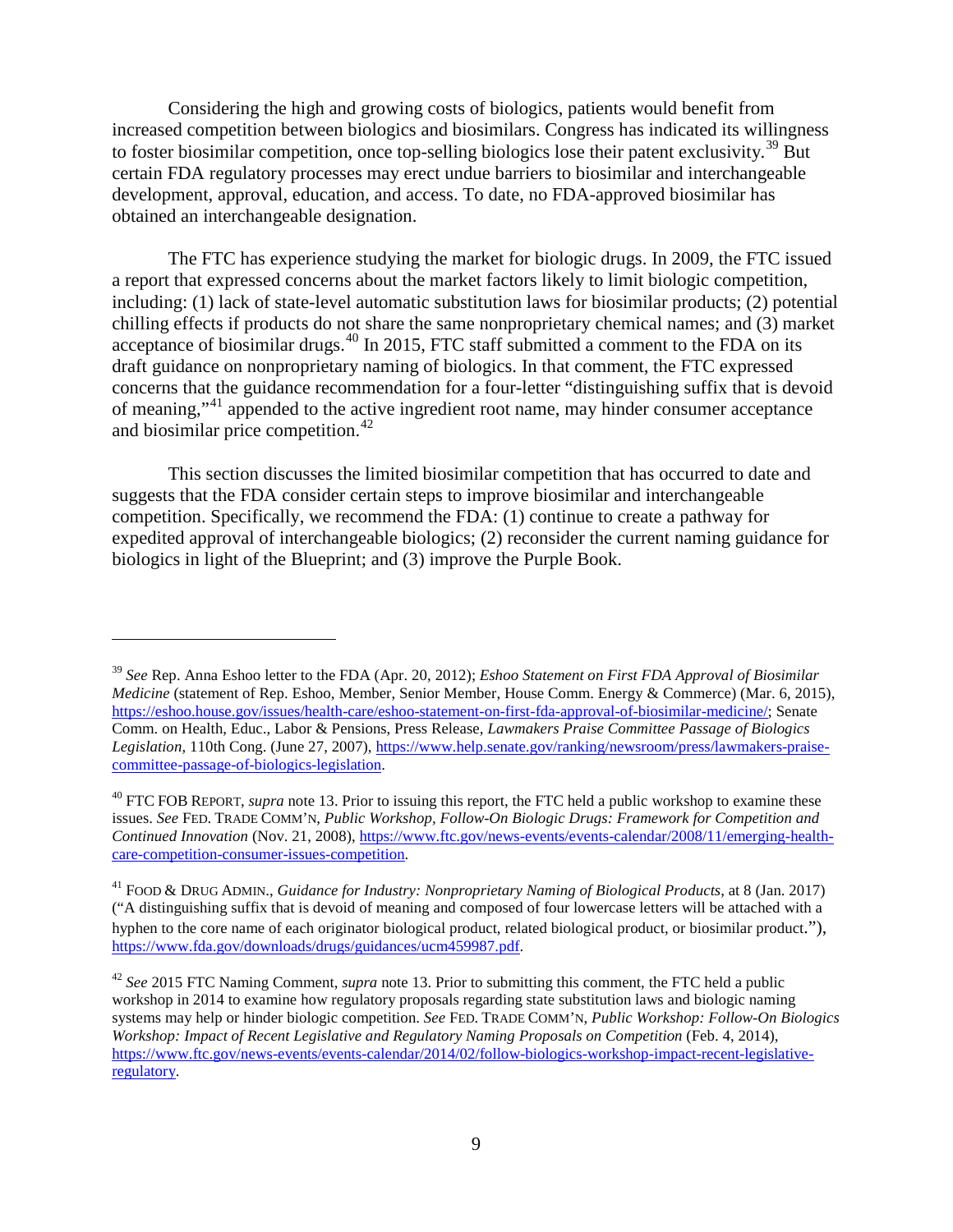#### **A. Limited Biosimilar Competition to Date**

Congress passed the BPCIA in 2009 to foster competition between and among biologics, biosimilars, and interchangeable biosimilars, as well as to support continued innovation of new biologic products.<sup>[43](#page-9-0)</sup> The BPCIA was modeled on the decades-long success of the Hatch-Waxman Act in facilitating competition by lower-cost generic products in small-molecule pharmaceutical markets. The BPCIA mandated an abbreviated regulatory approval process for biosimilars and interchangeables and required the FDA to promulgate guidance implementing the statute.<sup>[44](#page-9-1)</sup> The FDA issued three final industry guidances for biosimilar approval in 2015.<sup>[45](#page-9-2)</sup> Since that time, the FDA has approved eleven biosimilars in the United States.<sup>[46](#page-9-3)</sup> Only three of them are commercially available.<sup>[47](#page-9-4)</sup>

<span id="page-9-2"></span><sup>45</sup> FOOD & DRUG ADMIN., *Biosimilars*, [http://www.fda.gov/Drugs/GuidanceComplianceRegulatoryInformation/-](http://www.fda.gov/Drugs/GuidanceComplianceRegulatoryInformation/Guidances/ucm290967.htm) [Guidances/ucm290967.htm.](http://www.fda.gov/Drugs/GuidanceComplianceRegulatoryInformation/Guidances/ucm290967.htm)

<span id="page-9-3"></span><sup>46</sup> Sue Sutter, *US FDA's Biosimilars Program: Five Years in, Complete Response Letters Still Outnumber Approvals*, PINK SHEETS (May 29, 2018), [https://pink.pharmaintelligence.informa.com/PS123179/US-FDAs-](https://pink.pharmaintelligence.informa.com/PS123179/US-FDAs-Biosimilars-Program-Five-Years-In-Complete-Response-Letters-Still-Outnumber-Approvals)[Biosimilars-Program-Five-Years-In-Complete-Response-Letters-Still-Outnumber-Approvals.](https://pink.pharmaintelligence.informa.com/PS123179/US-FDAs-Biosimilars-Program-Five-Years-In-Complete-Response-Letters-Still-Outnumber-Approvals) As of June 13, 2018, FDA had approved 11 biosimilars. *See* FDA, *Biosimilar Product Information*[, https://www.fda.gov/biosimilarlist.](https://www.fda.gov/biosimilarlist.htm) [htm.](https://www.fda.gov/biosimilarlist.htm)

<span id="page-9-5"></span><span id="page-9-0"></span> <sup>43</sup> *See Lawmakers Praise Committee Passage of Biologics Legislation*, *supra* note [39;](#page-8-4) statement of Rep. Eshoo, *supra* note [39](#page-8-4) ("Seven years ago, I authored legislation with Senator Edward Kennedy to create a pathway for the approval of generic versions of biologics, known as 'biosimilars.'").

<span id="page-9-1"></span><sup>&</sup>lt;sup>44</sup> Under the BPCIA, the FDA is authorized to approve biosimilar versions of the reference biologics if it finds that "that the biological product is highly similar to the reference product notwithstanding minor differences in clinically inactive components" and that "there are no clinically meaningful differences between the biological product and the reference product in terms of the safety, purity, and potency of the product." 42 U.S.C. § 262 (i)(2). To meet the higher standard of "interchangeability," an applicant must demonstrate that the biosimilar can be expected to produce the same clinical result as the reference product in any given patient and, if the biologic is administered more than once to an individual, the risk in terms of safety or diminished efficacy of alternating or switching between the use of the biological and the reference product is not greater than the risk of using the reference product without such alternation or switch. 42 U.S.C § 262 (i)(3). Interchangeable biosimilars may be substituted for the reference product by a pharmacist without the intervention of the prescribing healthcare provider. 42 U.S.C. § 262(i)(3). While biosimilars are not automatically substitutable at the pharmacy, interchangeable biosimilars are capable of automatic substitution if such substitution is permitted under the relevant state's pharmacy law. *See also* FOOD & DRUG ADMIN., *Guidance for Industry on Biosimilars: Q&A's Regarding Implementation of the BPCIA of 2009: Background*, [https://www.fda.gov/Drugs/GuidanceComplianceRegulatoryInformation/Guidances/](https://www.fda.gov/Drugs/GuidanceComplianceRegulatoryInformation/Guidances/ucm259806.htm) [ucm259806.htm.](https://www.fda.gov/Drugs/GuidanceComplianceRegulatoryInformation/Guidances/ucm259806.htm)

<span id="page-9-4"></span><sup>47</sup> Avalere, *Use of Step Through Policies for Competitive Biologics Among Commercial US Insurers* (May 2018), http://avalere-health-production.s3.amazonaws.com/uploads/pdfs/1525698973 Use of Step Through -Policies for Competitive Biologics Among Commercial US Insurers.pdf. As of January 2018, 60 biosimilars were enrolled in the FDA's Biosimilar Development Program, targeting 27 different reference biologics products. Of the 11 biosimilars FDA-approved for marketing in the United States, only three are currently marketed. No interchangeables have been approved yet. Gottlieb, *supra* note [33](#page-7-1) ("Despite our efforts, however, of the nine products we've approved for marketing in the U.S., only three are currently marketed. Delays may be attributed, in part, to ongoing litigation.").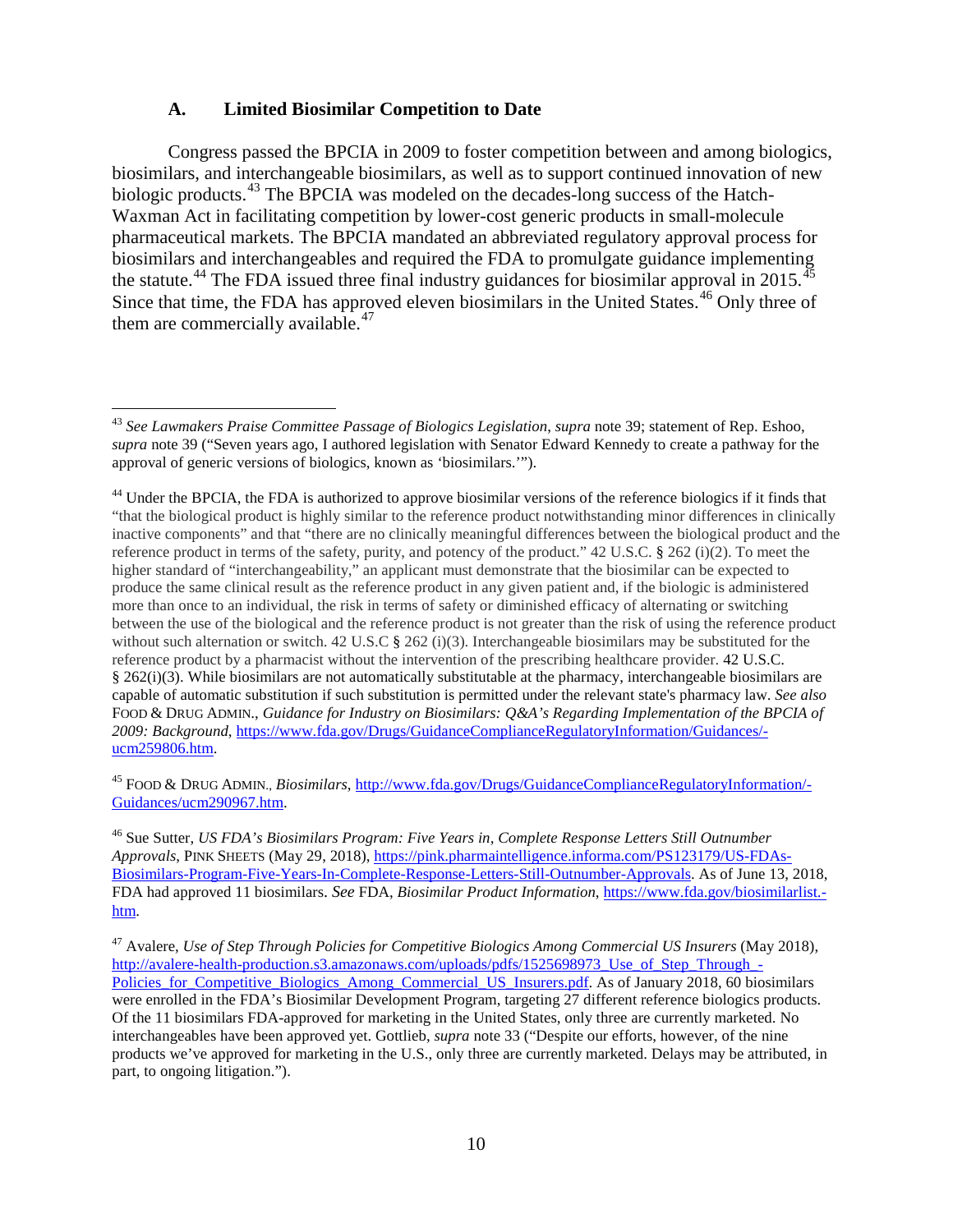When Congress passed the BPCIA nine years ago, the Congressional Budget Office estimated that the statute would reduce total U.S. expenditures on biologics by \$25 billion over a ten-year period, with \$5.9 billion of those savings accruing to the federal government.<sup>[48](#page-10-1)</sup> But the market for biosimilars and interchangeables has evolved more slowly than predicted, and those savings have yet to fully materialize. Recent analysis estimates the actual savings from biosimilar competition to be \$240 million over a nine-year period – a fraction of the originally anticipated savings. [49](#page-10-2) Several factors, discussed below, may have contributed to limited market penetration of biosimilars, including FDA regulatory choices that have imposed barriers relating to interchangeability and naming.<sup>[50](#page-10-3)</sup>

<span id="page-10-8"></span><span id="page-10-0"></span>Although market penetration of biosimilars has been limited, the three biosimilars launched in the United States have generated estimated discounts ranging from 15 to 45 percent off reference biologic prices.[51](#page-10-4) In Europe, biosimilar laws were passed several years before the BPCIA, and the European Medicines Agency ("EMA") (the FDA equivalent agency in Europe) has approved 43 biosimilars.<sup>[52](#page-10-5)</sup> While there are several reasons that European market dynamics are different from those in the United States,<sup>[53](#page-10-6)</sup> biosimilar competitors in the EU have reportedly

<span id="page-10-3"></span><sup>50</sup> Richard Frank, *Friction in the Path to Use of Biosimilar Drugs*, NEJM (Mar. 2018), [https://www.nejm.org/](https://www.nejm.org/doi/full/10.1056/NEJMp1714908?query=featured_home) [doi/full/10.1056/NEJMp1714908?query=featured\\_home.](https://www.nejm.org/doi/full/10.1056/NEJMp1714908?query=featured_home)

<span id="page-10-4"></span><sup>51</sup> *See* Ben Hirschler & Michael Shields, *Novartis launches first U.S. 'biosimilar' drug at 15 percent discount*, REUTERS (Sept. 3, 2015), [https://www.reuters.com/article/us-novartis-drug/novartis-launches-first-u-s-biosimilar](https://www.reuters.com/article/us-novartis-drug/novartis-launches-first-u-s-biosimilar-drug-at-15-percent-discount-idUSKCN0R30C220150903)[drug-at-15-percent-discount-idUSKCN0R30C220150903](https://www.reuters.com/article/us-novartis-drug/novartis-launches-first-u-s-biosimilar-drug-at-15-percent-discount-idUSKCN0R30C220150903) ("the 15 percent discount is the same price gap when Zarxio was launched in Europe in 2009, although the discount in Europe has since widened to an average or around 20 to 30 percent."); *see also* Mulcahy, *supra* note [49;](#page-10-0) Kesselheim, *et al*, *The High Cost of Prescription Drugs in the United States: Origins and Prospects for Reform*, 316 (8) JAMA 858–71 (Aug. 23–30, 2016) (economic studies showing that pre-rebate price reductions for biosimilars are as great as 30-45 percent below the reference biologics list price).

<span id="page-10-5"></span><sup>52</sup> *See* European Medicines Agency, European Public Assessment Reports (EPAR) on Biosimilars, [http://www.ema.europa.eu/ema/index.jsp?curl=pages%2Fmedicines%2Flanding%2Fepar\\_search.jsp&mid=WC0b01](http://www.ema.europa.eu/ema/index.jsp?curl=pages%2Fmedicines%2Flanding%2Fepar_search.jsp&mid=WC0b01ac058001d124&searchTab=searchByAuthType&alreadyLoaded=true&isNewQuery=true&status=Authorised&keyword=Enter+keywords&searchType=name&taxonomyPath=&treeNumber=&searchGenericType=biosimilars&genericsKeywordSearch=Submit) [ac058001d124&searchTab=searchByAuthType&alreadyLoaded=true&isNewQuery=true&status=Authorised&key](http://www.ema.europa.eu/ema/index.jsp?curl=pages%2Fmedicines%2Flanding%2Fepar_search.jsp&mid=WC0b01ac058001d124&searchTab=searchByAuthType&alreadyLoaded=true&isNewQuery=true&status=Authorised&keyword=Enter+keywords&searchType=name&taxonomyPath=&treeNumber=&searchGenericType=biosimilars&genericsKeywordSearch=Submit) [word=Enter+keywords&searchType=name&taxonomyPath=&treeNumber=&searchGenericType=biosimilars&gen](http://www.ema.europa.eu/ema/index.jsp?curl=pages%2Fmedicines%2Flanding%2Fepar_search.jsp&mid=WC0b01ac058001d124&searchTab=searchByAuthType&alreadyLoaded=true&isNewQuery=true&status=Authorised&keyword=Enter+keywords&searchType=name&taxonomyPath=&treeNumber=&searchGenericType=biosimilars&genericsKeywordSearch=Submit) [ericsKeywordSearch=Submit](http://www.ema.europa.eu/ema/index.jsp?curl=pages%2Fmedicines%2Flanding%2Fepar_search.jsp&mid=WC0b01ac058001d124&searchTab=searchByAuthType&alreadyLoaded=true&isNewQuery=true&status=Authorised&keyword=Enter+keywords&searchType=name&taxonomyPath=&treeNumber=&searchGenericType=biosimilars&genericsKeywordSearch=Submit) (visited Jun. 25, 2018); Ian Schofield, *EU Biosimilar Action: New Competitors for Remicade/Herceptin, Four More Products Await CHMP OK*, PINK SHEET (May 30, 2018), [https://pink.](https://pink.pharmaintelligence.informa.com/PS123181/EU-Biosimilar-Action-New-Competitors-For-RemicadeHerceptin-Four-More-Products-Await-CHMP-OK) [pharmaintelligence.informa.com/PS123181/EU-Biosimilar-Action-New-Competitors-For-RemicadeHerceptin-Four-](https://pink.pharmaintelligence.informa.com/PS123181/EU-Biosimilar-Action-New-Competitors-For-RemicadeHerceptin-Four-More-Products-Await-CHMP-OK)[More-Products-Await-CHMP-OK.](https://pink.pharmaintelligence.informa.com/PS123181/EU-Biosimilar-Action-New-Competitors-For-RemicadeHerceptin-Four-More-Products-Await-CHMP-OK)

<span id="page-10-9"></span><span id="page-10-7"></span><span id="page-10-1"></span> <sup>48</sup> CONGRESSIONAL BUDGET OFFICE, *Cost Estimate: S. 1695 Biologics Price Competition and Innovation Act of 2007*, (2008)[, https://www.cbo.gov/sites/default/files/cbofiles/ftpdocs/94xx/doc9496/s1695.pdf.](https://www.cbo.gov/sites/default/files/cbofiles/ftpdocs/94xx/doc9496/s1695.pdf)

<span id="page-10-2"></span><sup>49</sup> *See* Avalere, *supra* note [47.](#page-9-5) Biosimilars could generate \$54 billion in savings over 10 years, according to some estimates. *See* Andrew Mulcahy *et al.*, *Biosimilar Cost Savings in the United States*, RAND (Oct. 23, 2017), <https://www.rand.org/pubs/perspectives/PE264.html>; *Delivering on the Potential of Biosimilar Medicines. The Role of Functioning Competitive Markets. IMS Institute for Healthcare Informatics*, IQVIA (Mar. 2016), [https://www.iqvia.com/-/media/iqvia/pdfs/institute-reports/delivering-on-the-potential-of-biosimilar-medicines.pdf.](https://www.iqvia.com/-/media/iqvia/pdfs/institute-reports/delivering-on-the-potential-of-biosimilar-medicines.pdf)

<span id="page-10-6"></span><sup>53</sup> *See* Fiona Scott Morton *et al.*, *The Impact of the Entry of Biosimilars: Evidence form Europe,* HARVARD BUS. SCH. TECH & OPER. MGMT, at 43 (Working Paper No. 16-141) (Apr. 2018) [https://papers.ssrn.com/sol3/papers.](https://papers.ssrn.com/sol3/papers.cfm?abstract_id=2812938) [cfm?abstract\\_id=2812938](https://papers.ssrn.com/sol3/papers.cfm?abstract_id=2812938) (in European countries after biosimilar entry "[q]uantities and dollar amounts of biosimilars that are purchased trend upward across almost all countries over time. . . . Prevailing market prices fall over time at an average rate of about 3.5 percentage points per year following biosimilar entry, and this decline is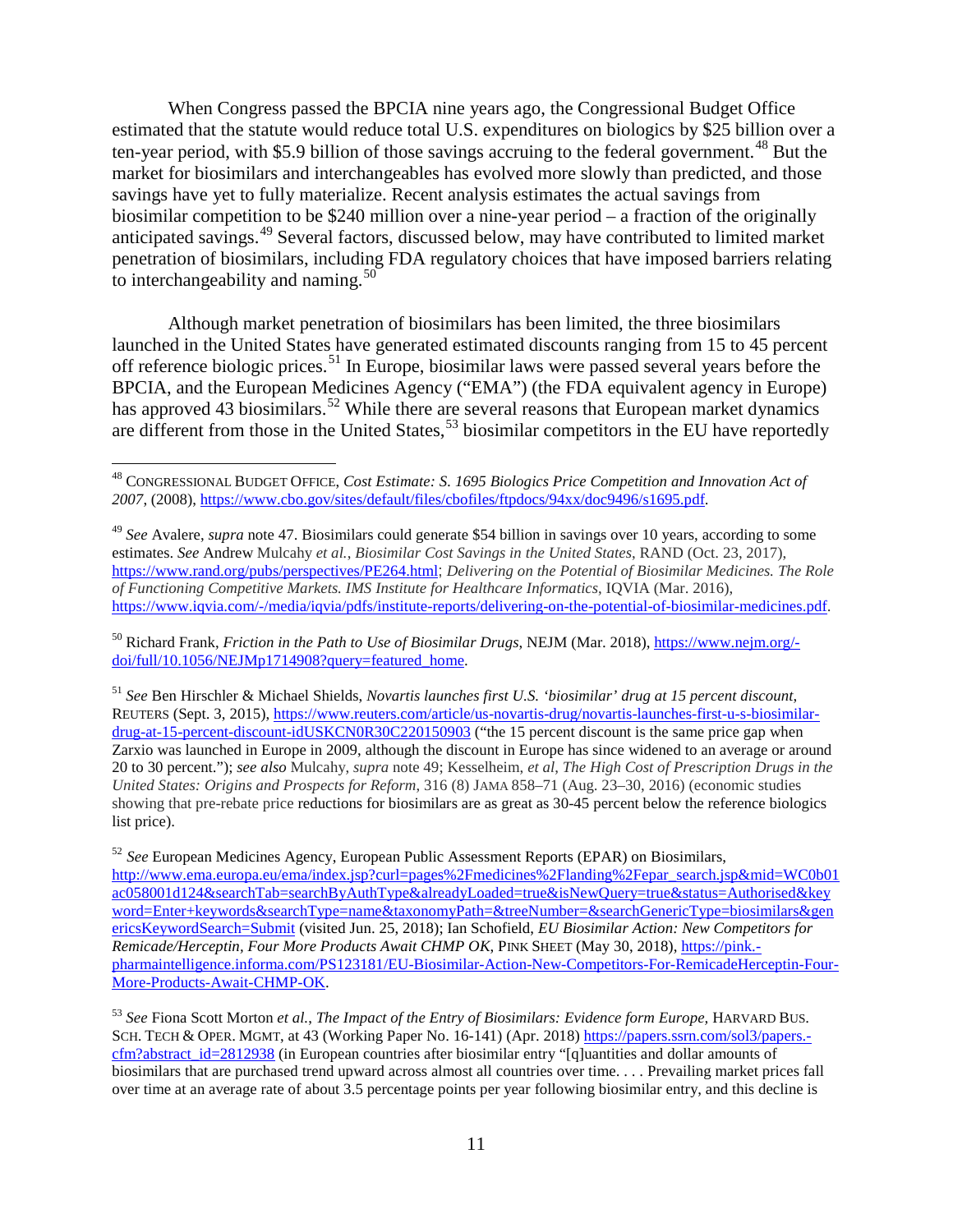generated price concessions of up to 75 percent off reference biologic prices due, in part, to greater biosimilar approvals and interchangeability.<sup>[54](#page-11-0)</sup>

## <span id="page-11-3"></span>**B. FDA Approval of Interchangeable Biologics Will Improve Biosimilar Competition**

In January 2017, the FDA issued draft guidance for the approval of interchangeable biosimilars.<sup>[55](#page-11-1)</sup> The agency has announced that it will issue its final guidance by May 2019.<sup>[56](#page-11-2)</sup> The FTC encourages the FDA to issue final regulations on interchangeable biosimilars as quickly as possible, to encourage investment in interchangeable biosimilars by enhancing regulatory predictability. Experience with generic drugs teaches that automatic substitution is crucial for successful generic drug entry, market acceptance, and consumer savings. Interchangeable biosimilars are most likely to be eligible for automatic substitution at pharmacies. Automatic substitution likely will increase market acceptance and market penetration of biosimilars, resulting in more substantial consumer savings. Without an interchangeable designation, however, a biosimilar product must be specifically prescribed by a health care provider and

 even steeper in Epoetin and Filgrastim markets."); Henry Grabowski, *Biosimilar Competition: Lessons from Europe and Prospects for the US,* OHE (Oct. 2014), [https://www.ohe.org/publications/biosimilar-competition-lessons](https://www.ohe.org/publications/biosimilar-competition-lessons-europe-and-prospects-us%23)[europe-and-prospects-us#.](https://www.ohe.org/publications/biosimilar-competition-lessons-europe-and-prospects-us%23)

<span id="page-11-0"></span><sup>54</sup> *See e.g.*, Ronny Gal, *Biosimilars:Adoption update in EU and US,* BERNSTEIN GLOBAL SPECIALTY PHARMA & US BIOTECH (Apr. 2018); Eric Palmer, *Deep Discounts Allow Remicade Biosimilar to grab 50% of Norway's Market*, FiercePharma (Apr. 22, 2015), [https://www.fiercepharma.com/m-a/deep-discounts-allow-remicade-biosimilar-to](https://www.fiercepharma.com/m-a/deep-discounts-allow-remicade-biosimilar-to-grab-50-of-norway-s-market)[grab-50-of-norway-s-market](https://www.fiercepharma.com/m-a/deep-discounts-allow-remicade-biosimilar-to-grab-50-of-norway-s-market) ,(reporting 70 percent discount); Makkiko Kitamura, *Bullied in Norway, Merck Sees Sales of Blockbuster Dive*, BLOOMBERG BUSINESS (Apr. 22, 2015)[, https://www.bloomberg.com/news/articles/2015-](https://www.bloomberg.com/news/articles/2015-04-22/merck-gets-bullied-in-norway-with-remicade-price-war) [04-22/merck-gets-bullied-in-norway-with-remicade-price-war](https://www.bloomberg.com/news/articles/2015-04-22/merck-gets-bullied-in-norway-with-remicade-price-war) ,("[W]hen Norway called for bids for this year, it widened its discount from 39 percent a year earlier to 69 percent of the original drug's \$10,600-a-year tab. Hospira lost out by offering a price cut of only 51 percent, according to Madsen [Medical Director, Norwegian Medicines Agency]"); Grabowski, *supra* note [53;](#page-10-7) Morton, *supra* not[e 53;](#page-10-7) Pawal Kawalec *et. al.*, *Pricing and Reimbursement of Biosimilars in Central and Eastern European Countries,* FRONT PHARMACOL. (June 8, 2017), [https://www.ncbi.nlm.nih.gov/pmc/articles/PMC5463127/.](https://www.ncbi.nlm.nih.gov/pmc/articles/PMC5463127/)

<span id="page-11-1"></span><sup>55</sup> FOOD & DRUG ADMIN., *Considerations in Demonstrating Interchangeability with a Reference Product: Guidance for Industry* (Jan. 2017), [https://www.fda.gov/downloads/Drugs/GuidanceComplianceRegulatoryInformation-](https://www.fda.gov/downloads/Drugs/GuidanceComplianceRegulatoryInformation/Guidances/UCM537135.pdf) [/Guidances/UCM537135.pdf.](https://www.fda.gov/downloads/Drugs/GuidanceComplianceRegulatoryInformation/Guidances/UCM537135.pdf)

<span id="page-11-2"></span><sup>56</sup> FDA Commissioner Gottlieb announced an intention to publish a biosimilars action plan to enhance regulatory predictability for biosimilar development, encourage market acceptance, and foster competition. Additionally, the action plan would update the agency's January 2017 draft guidance on interchangeability, including allowing for easier extrapolation across indications. *See* Cathy Kelly, *US FDA Biosimilar Guidance Update Will Relax Interchangeability Standards*, PINK SHEET (Apr. 21, 2018), [https://pink.pharmaintelligence.informa.com-](https://pink.pharmaintelligence.informa.com/PS122952/US-FDA-Biosimilar-Guidance-Update-Will-Relax-Interchangeability-Standards) [/PS122952/US-FDA-Biosimilar-Guidance-Update-Will-Relax-Interchangeability-Standards](https://pink.pharmaintelligence.informa.com/PS122952/US-FDA-Biosimilar-Guidance-Update-Will-Relax-Interchangeability-Standards) ("one major issue that has arisen is the draft's strong recommendation that biosimilar developers only use US reference products to demonstrate interchangeability . . . an agency official recently indicated FDA may be open to use of non-US reference products in some cases."). Recently, the FDA has also withdrawn its guidance on biosimilar analytical studies. *See* Ed Silverman, *Frustrated at the Pace of Biosimilar Development, FDA Yanks a Draft Guidance,* RAPS (June 21, 2018)[, https://www.statnews.com/pharmalot/2018/06/21/fda-withdraws-biosimilars-guidance/;](https://www.statnews.com/pharmalot/2018/06/21/fda-withdraws-biosimilars-guidance/) *see also*  Michael Mezher*, FDA Withdraws Guidance on Biosimilar Analytical Studies*, RAPS (June 21, 2018), [https://www.raps.org/news-and-articles/news-articles/2018/6/fda-withdraws-guidance-on-biosimilar-analytical-st.](https://www.raps.org/news-and-articles/news-articles/2018/6/fda-withdraws-guidance-on-biosimilar-analytical-st)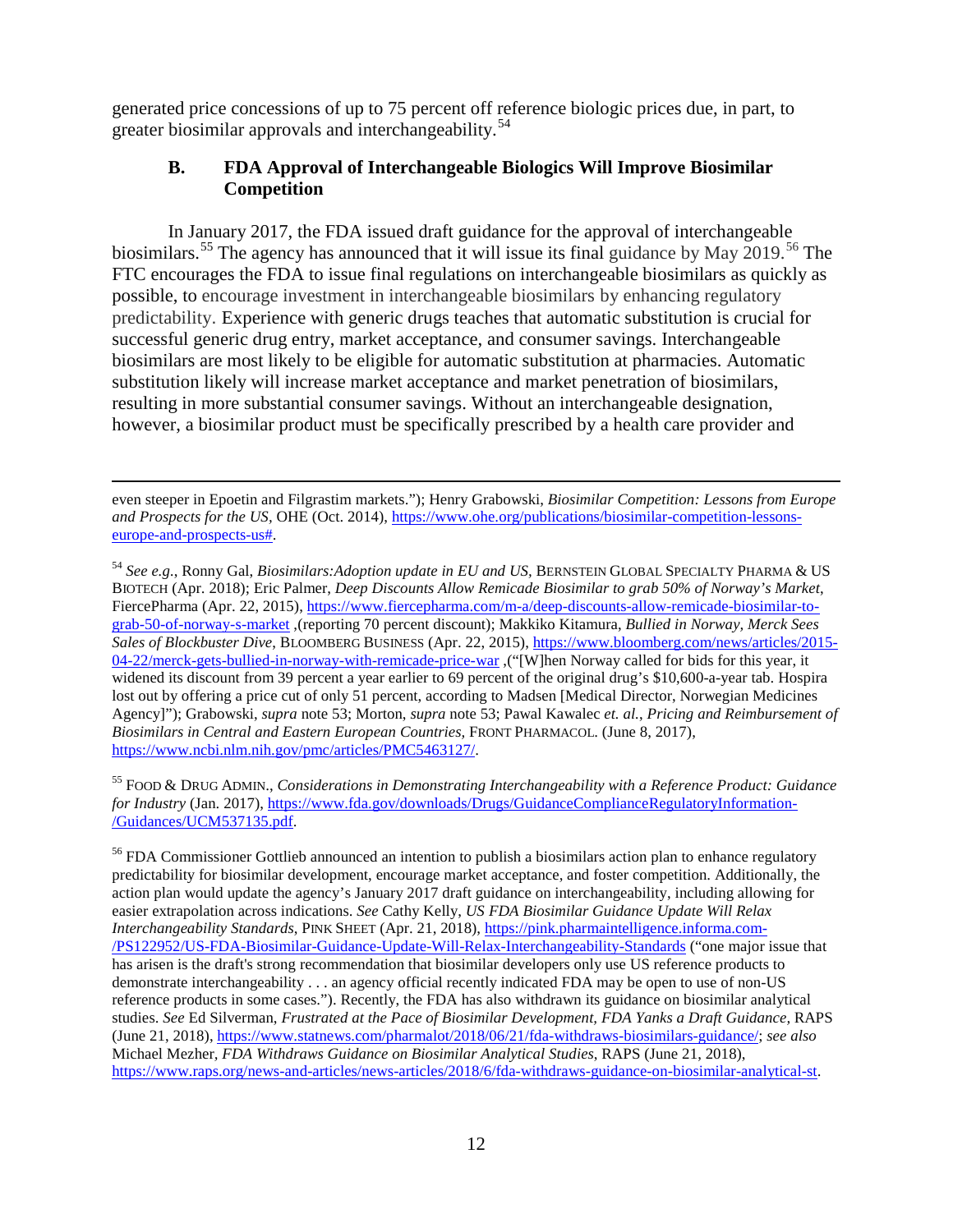cannot be automatically substituted for a reference biologic at the pharmacy level.<sup>[57](#page-12-0)</sup> Thus, the lack of FDA guidance on interchangeable biosimilars likely hinders automatic substitution, along with the associated market acceptance and consumer cost savings.

FDA guidance is crucial to clinical trial development for interchangeable biosimilars. In the absence of final FDA guidance, companies face significant uncertainty regarding how to construct and conduct the pivotal clinical trials that would prove interchangeability.<sup>[58](#page-12-1)</sup> Indeed, no FDA-approved biosimilar has yet obtained an interchangeable designation, suggesting that the absence of guidance may be contributing to delays in the investment, application, approval, and entry of interchangeable biologics that otherwise would likely provide the greatest price competition in these markets. FDA Commissioner Gottlieb has recognized that "greater scientific and regulatory clarity for sponsors, and greater efficiencies in the review of biosimilar and interchangeable applications," would increase competition and benefit American consumers.<sup>[59](#page-12-2)</sup>

As an additional barrier to interchangeability, current draft FDA guidance strongly recommends that companies complete switching studies using only samples of reference biologics sourced in the United States.<sup>[60](#page-12-3)</sup> But, similar to REMS tactics discussed above, U.S. manufacturers of reference biologics may not be making enough samples available – even at full price.<sup>[61](#page-12-4)</sup> And, even though the FDA has allowed biosimilar developers to conduct switching studies using internationally sourced samples of reference biologics as long as they analytically bridge each batch and lot to the U.S. reference, <sup>[62](#page-12-5)</sup> these bridging studies are expensive and timeconsuming.

<span id="page-12-1"></span><sup>58</sup> Derrick Gregory, *Industry May Like FDA's Biosimilar Guidance Withdrawal, But Not the New Information Vacuum*, PINK SHEETS (June 22, 2018), [https://pink.pharmaintelligence.informa.com/PS123350/Industry-May-Like-](https://pink.pharmaintelligence.informa.com/PS123350/Industry-May-Like-FDAs-Biosimilar-Guidance-Withdrawal-But-Not-The-New-Information-Vacuum)[FDAs-Biosimilar-Guidance-Withdrawal-But-Not-The-New-Information-Vacuum.](https://pink.pharmaintelligence.informa.com/PS123350/Industry-May-Like-FDAs-Biosimilar-Guidance-Withdrawal-But-Not-The-New-Information-Vacuum)

<span id="page-12-2"></span><sup>59</sup> Gottlieb, *supra* note [33.](#page-7-1)

<span id="page-12-3"></span><sup>60</sup> FOOD & DRUG ADMIN., *Considerations in Demonstrating Interchangeability with a Reference Product: Guidance for Industry*, at 16 (Jan. 2017)[, https://www.fda.gov/downloads/Drugs/GuidanceCompliance-](https://www.fda.gov/downloads/Drugs/GuidanceComplianceRegulatoryInformation/Guidances/UCM537135.pdf)[RegulatoryInformation/Guidances/UCM537135.pdf.](https://www.fda.gov/downloads/Drugs/GuidanceComplianceRegulatoryInformation/Guidances/UCM537135.pdf)

<span id="page-12-0"></span> <sup>57</sup> *See* FOOD & DRUG ADMIN., *Purple Book: Lists of Biological Products with Reference Product Exclusivity and Biosimilarity or Interchangeability Evaluations* (page last updated Jul. 2, 2018), [https://www.fda.gov/drugs/developmentapprovalprocess/howdrugsaredevelopedandapproved/approvalapplications/t](https://www.fda.gov/drugs/developmentapprovalprocess/howdrugsaredevelopedandapproved/approvalapplications/therapeuticbiologicapplications/biosimilars/ucm411418.htm) [herapeuticbiologicapplications/biosimilars/ucm411418.htm.](https://www.fda.gov/drugs/developmentapprovalprocess/howdrugsaredevelopedandapproved/approvalapplications/therapeuticbiologicapplications/biosimilars/ucm411418.htm)

<span id="page-12-4"></span> $<sup>61</sup>$  According to media reports, one of the main reasons for the withdrawal of the guidance had to do with industry</sup> complaints regarding the FDA requirement for a minimum of ten lots of US-sourced reference product to be sampled in order "to establish meaningful similarity acceptance criteria." Industry participants raised concerns about the potential for lot-to-lot variability and the statistical methods for evaluating analytical similarity proposed in the guidance especially where access to reference product lots is limited. "'The goal is for future draft guidance to address potential challenges faced by biosimilar sponsors in designing studies that are intended to demonstrate that a proposed biosimilar product is highly similar to a reference product, including consideration of appropriate methods to analyze analytical data to account for potential lot-to-lot variability of the reference product,' according to the FDA." Mezher, *supra* note [56.](#page-11-3)

<span id="page-12-5"></span><sup>62</sup> *See* Cathy Kelly, *Interchangeability Standards*, *supra* note [56;](#page-11-3) *see also* Credit Suisse, *Global Pharmaceuticals*, at 56 (May 25, 2018). This is similar to the denial of reference product samples for certain REMS products described above in Section II. The FTC believes that the FDA's final guidance on interchangeable biosimilars should address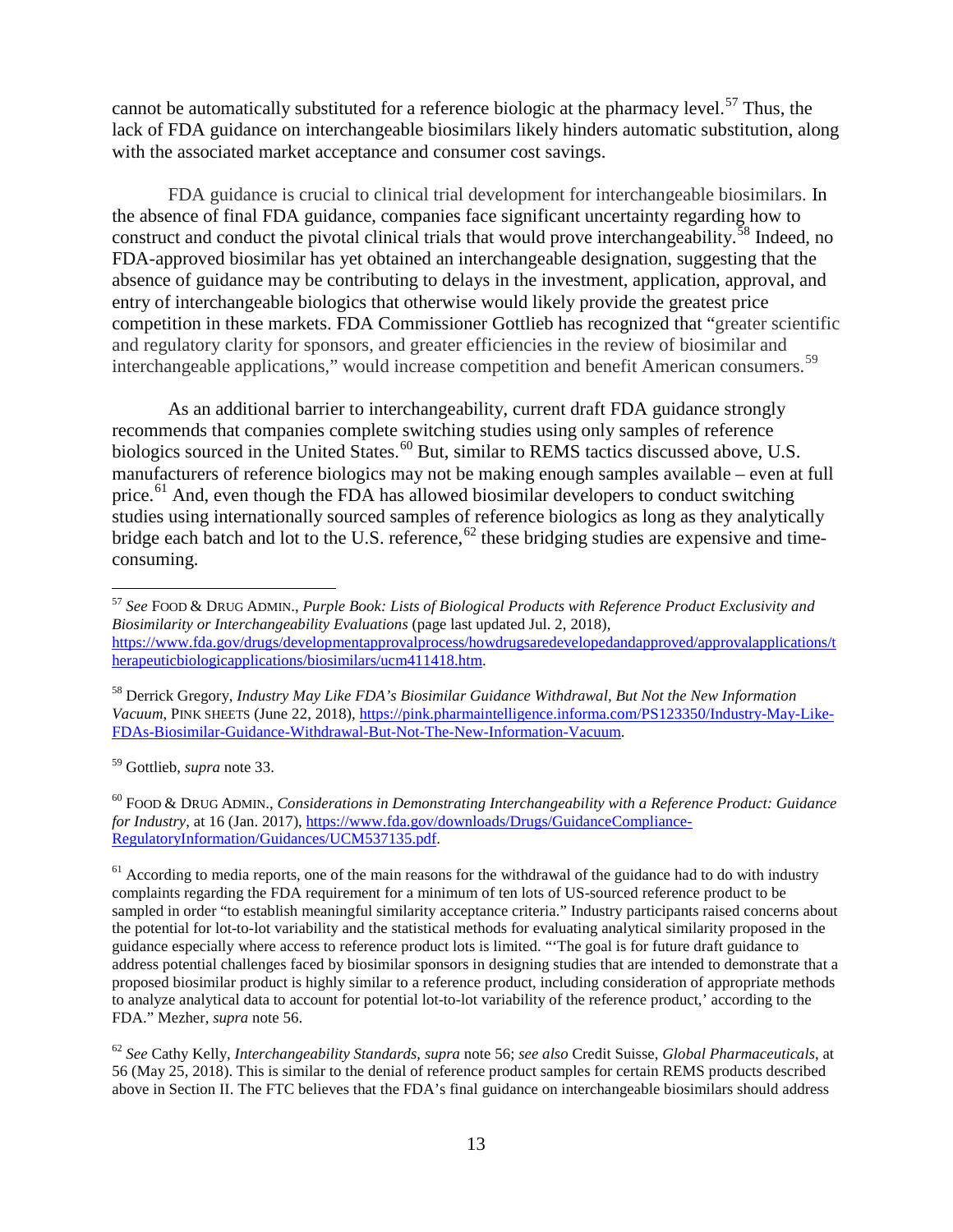Recently, FDA Commissioner Scott Gottlieb acknowledged that reference biologic manufacturers are "gaming the system to try to block competition," and suggested that the FDA may be considering ways to make interchangeable designations easier and less expensive to obtain. [63](#page-13-1) Some scientists have demonstrated that one source of a branded biologic could serve as the global reference for all biosimilars, when the U.S.-sourced and ex-U.S. sourced reference products were approved based on the same clinical studies. This approach would eliminate the need for the analytical bridging studies.<sup>[64](#page-13-2)</sup>

<span id="page-13-0"></span>Commissioner Gottlieb also recently announced withdrawal of draft biosimilar guidance in order to ensure the final guidance takes into consideration the most current and relevant science.<sup>[65](#page-13-3)</sup> He stated that he was concerned about the slow development of biosimilar competition and that FDA policies should encourage growth. The FTC agrees. Specifically, Commissioner Gottlieb stated:

FDA can do more to support the development of biosimilars, as well as promote the market acceptance of these products . . . . As the cost to develop a single biosimilar product can reach hundreds of millions of dollars, it's important that we advance policies that help make the development of biosimilar products more efficient, and patient and provider acceptance more certain.<sup>[66](#page-13-4)</sup>

The FTC encourages the FDA to consider incorporating into its final interchangeable and biosimilar guidances ways to reduce barriers to entry and to expedite the approval of biosimilars and interchangeables.

### **C. To Improve Competition, the FDA Should Reconsider the Final Naming Guidance for Biologics**

In 2015, FTC staff responded to the FDA's request for comment on its draft guidance addressing nonproprietary names for biologics.<sup>[67](#page-13-5)</sup> In the draft guidance, the FDA had proposed

this concern, to ensure that sufficient quantities of reference biologic samples are available to biosimilar developers in a timely manner.

<span id="page-13-1"></span><sup>63</sup> Sarah Jane Tribble, Liz Starab, *FDA Head Vows to Tackle High Drug Prices And Drugmakers 'Gaming the System,* Kaiser Health News, (Feb. 15, 2018), [https://khn.org/news/fda-head-vows-to-tackle-high-drug-prices-and](https://khn.org/news/fda-head-vows-to-tackle-high-drug-prices-and-drugmakers-gaming-the-system)[drugmakers-gaming-the-system/](https://khn.org/news/fda-head-vows-to-tackle-high-drug-prices-and-drugmakers-gaming-the-system).

<span id="page-13-2"></span><sup>64</sup> *See* Christopher Webster & Gillian Woollett, *A 'Global Reference' Comparator for Biosimilar Development*, 31(4) BIODRUGS 279-86 (2017), [https://link.springer.com/content/pdf/10.1007%2Fs40259-017-0227-4.pdf.](https://link.springer.com/content/pdf/10.1007%2Fs40259-017-0227-4.pdf)

<span id="page-13-3"></span><sup>65</sup> Derrick Gregory, *Industry May Like FDA's Biosimilar Guidance Withdrawal, But Not the New Information Vacuum*, PINK SHEETS (June 22, 2018), [https://pink.pharmaintelligence.informa.com/PS123350/Industry-May-Like-](https://pink.pharmaintelligence.informa.com/PS123350/Industry-May-Like-FDAs-Biosimilar-Guidance-Withdrawal-But-Not-The-New-Information-Vacuum)[FDAs-Biosimilar-Guidance-Withdrawal-But-Not-The-New-Information-Vacuum.](https://pink.pharmaintelligence.informa.com/PS123350/Industry-May-Like-FDAs-Biosimilar-Guidance-Withdrawal-But-Not-The-New-Information-Vacuum)

<span id="page-13-4"></span><sup>66</sup> *See* Gregory, *supra* not[e 65.](#page-13-0)

 $\overline{a}$ 

<span id="page-13-5"></span><sup>67</sup> 2015 FTC Naming Comment, *supra* note [13.](#page-2-5)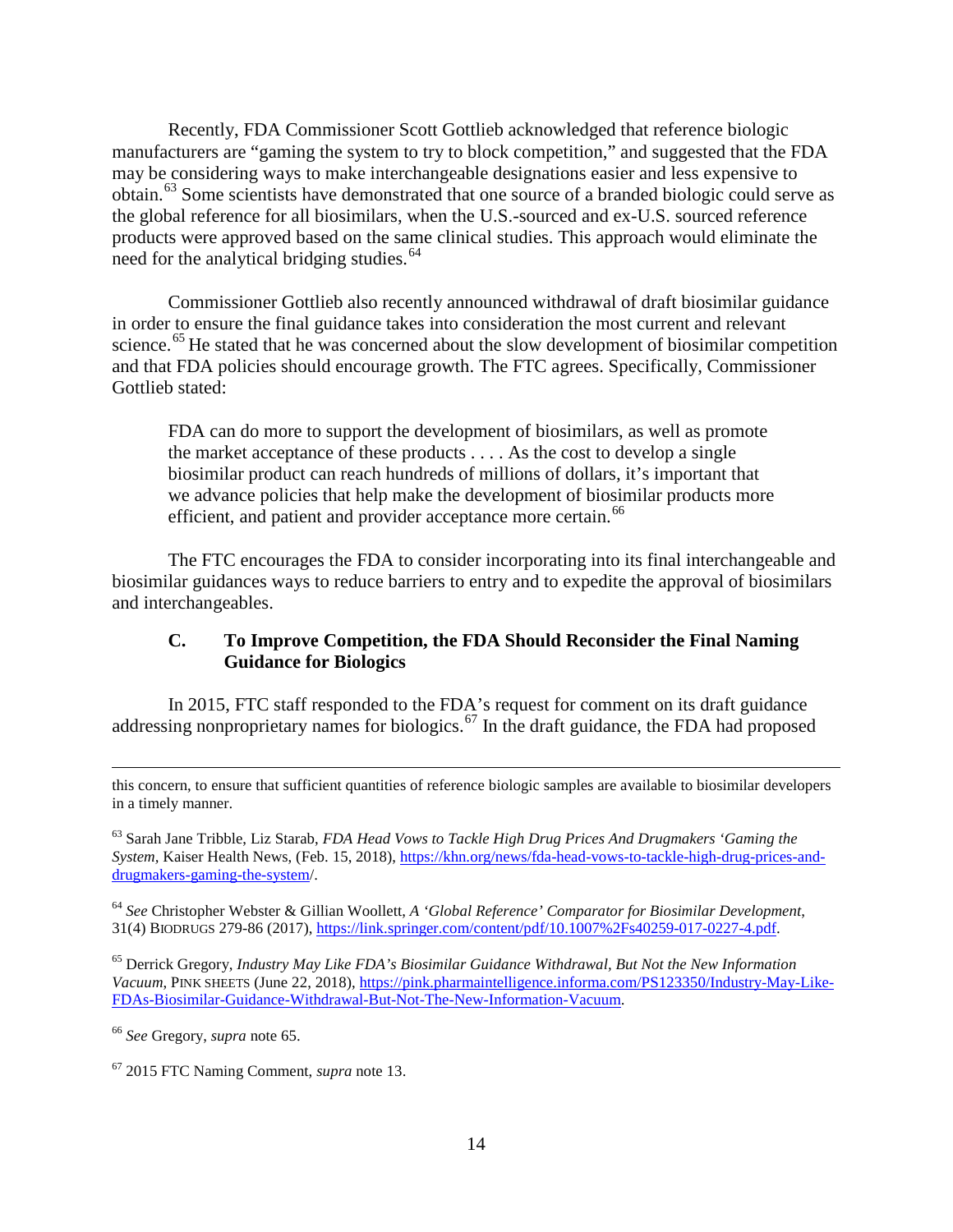adding a new, random suffix to the nonproprietary name of each biological product.<sup>[68](#page-14-0)</sup> The purpose of the FDA's naming convention was to improve pharmacovigilance and minimize possible inadvertent substitution of biological products that the FDA had not determined to be interchangeable.<sup>[69](#page-14-1)</sup>

Building on the FTC's extensive experience in evaluating health care competition and studying competitive issues affecting biologics, the 2015 FTC staff comment suggested that the FDA's naming convention, which departed from FDA tradition, could cause physicians to believe mistakenly that the products have clinically meaningful differences. Such confusion arising from the naming convention may dissuade physicians from prescribing the biosimilar and consequently diminish competition in biologic drug markets.<sup>[70](#page-14-2)</sup> The comment also noted ways in which the naming proposal may create unnecessary costs and conflicts with efforts toward global naming harmonization.<sup>[71](#page-14-3)</sup> Finally, the comment suggested an alternative approach for achieving the FDA's goal of: (1) avoiding inadvertent substitution; and (2) improving the reporting to the FDA adverse events involving biologics.<sup>[72](#page-14-4)</sup>

In 2017, the FDA adopted final guidance consistent with its 2015 draft guidance. In particular, the FDA's final *Nonproprietary Naming of Biological Products: Guidance for Industry* ("Naming Guidance") assigned a "distinguishing suffix that is devoid of meaning."<sup>[73](#page-14-5)</sup> Because the FTC continues to believe that the FDA naming convention for biologic drugs may reduce price competition in biologic drug markets and may create unnecessary costs, the Commission renews the points raised in the earlier FTC staff comment. In particular, in response to the Blueprint's request for comment on means to improve competition in biopharmaceutical markets and to reduce out-of-pocket spending for patients,<sup>[74](#page-14-6)</sup> the FTC recommends that the FDA reconsider the Naming Guidance in light of the HHS Blueprint goals.

First, the FDA's Naming Guidance may hinder biosimilar competition. As FTC staff noted in 2015, the FDA's decision to assign different suffixes to the drug substance names of biosimilars and their reference biologics could result in physicians incorrectly believing that biosimilars' drug substances differ in clinically meaningful ways from their reference biologics' drug substances. That is especially the case since differences in drug substance names have

<span id="page-14-1"></span><sup>69</sup> *Id*.

<span id="page-14-3"></span><sup>71</sup> *Id*.

<span id="page-14-4"></span> $72$  *Id.* 

<span id="page-14-0"></span> <sup>68</sup> FOOD & DRUG ADMIN., *Notice of Nonproprietary Naming of Biological Products: Draft Guidance for Industry; Availability*, 80 Fed. Reg. 52,296 (Aug. 28, 2015), [https://federalregister.gov/a/2015-21383.](https://federalregister.gov/a/2015-21383)

<span id="page-14-2"></span><sup>70</sup> 2015 FTC Naming Comment, *supra* note [13.](#page-2-5)

<span id="page-14-5"></span><sup>73</sup> FOOD & DRUG ADMIN., *Nonproprietary Naming of Biological Products*, *Guidance for Industry,* at 8 (2017), [https://www.fda.gov/downloads/drugs/guidances/ucm459987.pdf.](https://www.fda.gov/downloads/drugs/guidances/ucm459987.pdf)

<span id="page-14-6"></span><sup>74</sup> *See, e.g.*, Blueprint, *supra* note [2,](#page-0-4) at 22,692.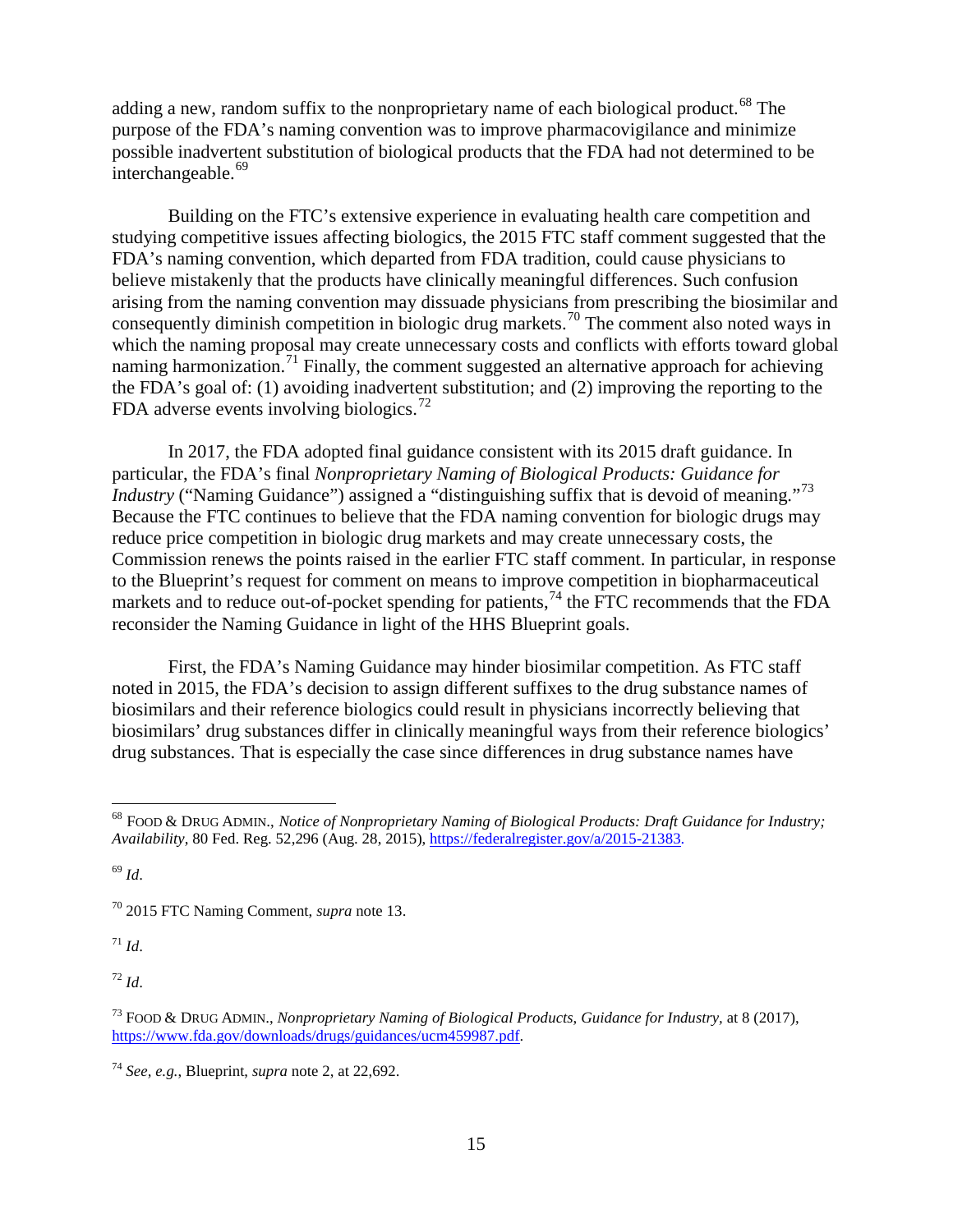traditionally connoted meaningful differences in drug substances.<sup>[75](#page-15-0)</sup> As former HHS Assistant Secretary for Planning and Evaluation and current Harvard University economist Richard Frank noted recently:

One concern is that such naming creates the impression that the clinical effects of a biosimilar may differ meaningfully from the reference product. Perceived differences between competing products weaken price competition, and the existing evidence suggests that such perceptions are having this effect in the biosimilar market."<sup>[76](#page-15-1)</sup>

That concern is supported by standard economic theory, which holds that perceived differences between products may diminish price competition. When products are (or are perceived to be) differentiated, they compete along more dimensions than just price. The corollary is that closer economic substitutes typically drive more intense price competition, and, accordingly, lower prices.<sup>[77](#page-15-2)</sup> Biosimilars are required to be highly similar to, and have no clinically meaningful differences in safety and efficacy from, their reference biologic – meaning they should be competing vigorously with reference biologics on price. But this price competition between reference biologics and biosimilars may be less vigorous if physicians incorrectly believe that there are clinically meaningful differences between biosimilars and their reference biologics based on different suffixes attached to the same, shared root name. These naming conventions thus may diminish biosimilar price competition, which, in turn, could lead to higher prices.

<span id="page-15-4"></span>For this reason, in 2014, the American Medical Association ("AMA") recommended further research: "Any change in current nomenclature rules or standards should be informed by a better, and more complete, understanding of how such changes, including requiring a unique identifier for biologic INNs [International Nonproprietary Names], would influence prescriber attitudes and patient access, and affect post marketing surveillance."[78](#page-15-3) As the AMA noted, actions that act as barriers to clinical uptake are counterproductive.<sup>[79](#page-15-4)</sup>

<span id="page-15-0"></span><sup>&</sup>lt;sup>75</sup> The Biologics Price Competition and Innovation Act ("BPCIA") requires a "biosimilar" to be "highly similar to the reference product notwithstanding minor differences in clinically inactive components," with "no clinically meaningful differences between the biologic product and the [FDA-licensed biological] reference product in terms of safety, purity, and potency of the product." 42 U.S.C. § 262(i)(2).

<span id="page-15-1"></span><sup>76</sup> Frank, *supra* note [50](#page-10-8) ("One concern is that such naming creates the impression that the clinical effects of a biosimilar may differ meaningfully from the reference product.").

<span id="page-15-2"></span><sup>77</sup> *See* DENNIS W. CARLTON & JEFFREY M. PERLOFF, MODERN INDUSTRIAL ORGANIZATION 225 (4th ed. 1994) ("the greater the perceived difference between two firms' products, the more each firm can charge.").

<span id="page-15-3"></span><sup>78</sup> *See* Pub. Comment from Am. Med. Ass'n to the Fed. Trade Comm'n at 3 (Feb. 28, 2014), [https://www.ftc.gov/system/files/documents/public\\_comments/2014/02/00023-88679.pdf;](https://www.ftc.gov/system/files/documents/public_comments/2014/02/00023-88679.pdf) N. AM. CTR. FOR CONTINUING MED. EDUC., *CME Survey on Biosimilars* 4 (May 24, 2013)[, http://www.naccme.com/2013](http://www.naccme.com/2013-biosimilars-cme-survey-results-full-report) [biosimilars-cme-survey-results-full-report;](http://www.naccme.com/2013-biosimilars-cme-survey-results-full-report) *see, e.g.*, Kevin McCaffrey, *Most Docs Are in the Dark About Biosimilars: Survey*, MED. MARKETING & MEDIA (Aug. 13, 2015)[, http://www.mmm-online.com/](http://www.mmm-online.com/dataanalytics/most-docs-are-in-the-dark-about-biosimilarssurvey/article/432650/) [dataanalytics/most-docs-are-in-the-dark-about-biosimilarssurvey/article/432650/](http://www.mmm-online.com/dataanalytics/most-docs-are-in-the-dark-about-biosimilarssurvey/article/432650/) (researchers polled 120 prescribing specialists regarding knowledge gap on biosimilars: most specialists wanted educational information about safety and efficacy to better understand biosimilars).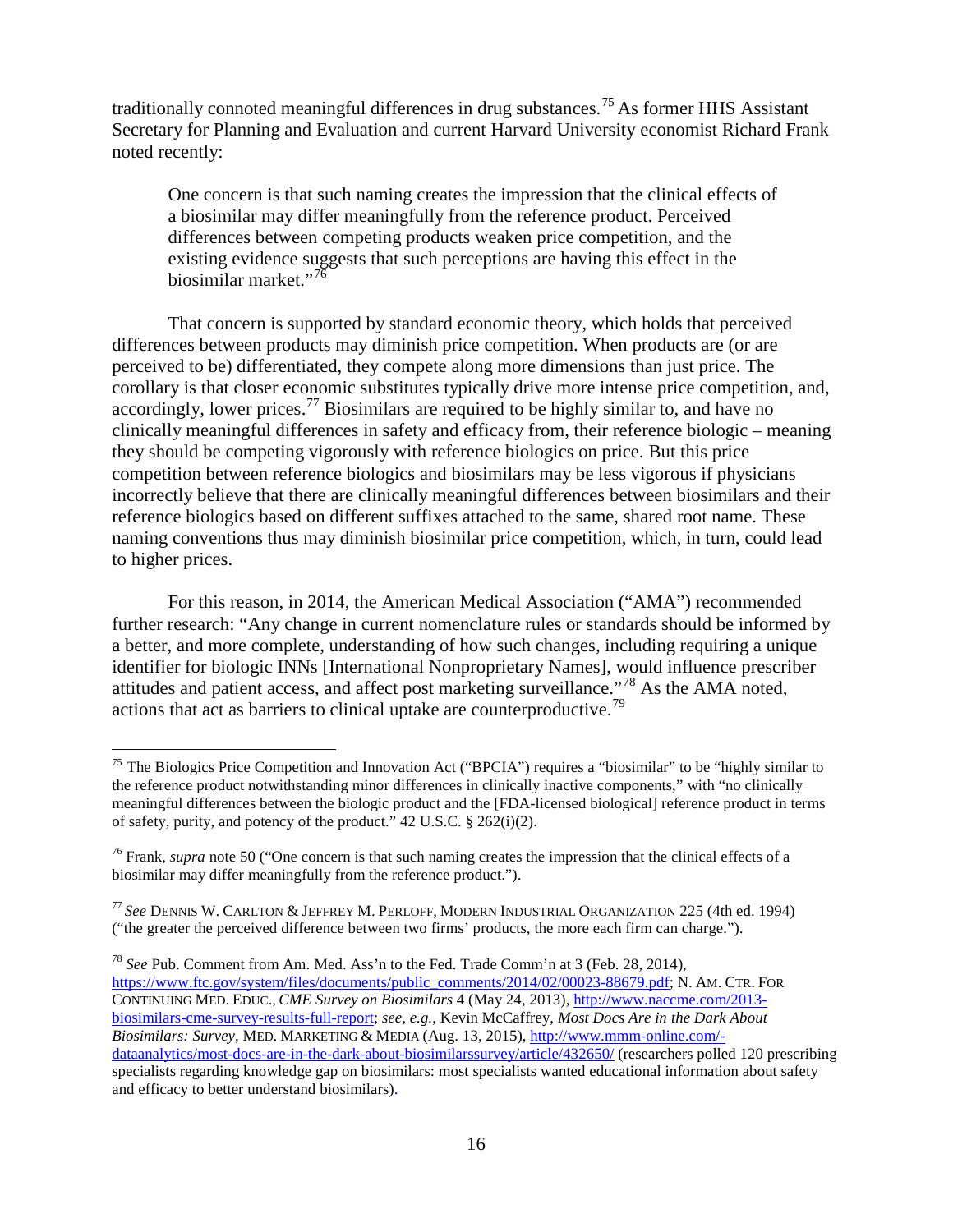Second, as FTC staff noted in 2015, experience with biosimilars in Europe suggests that biosimilars with distinct nonproprietary names are less commercially successful than biosimilars with the same nonproprietary name as the reference biologic.<sup>[80](#page-16-0)</sup> Biosimilar manufacturers presented evidence at the 2014 FTC workshop that, in Europe, the market penetration of biosimilars with a different active ingredient name than the reference biologic trails the market penetration of biosimilars with the same active ingredient name as the reference biologic.<sup>[81](#page-16-1)</sup>

Third, FTC staff continue to believe that reliance on trade names would address the FDA's pharmacovigilance concerns and address the FDA's concerns with unintended switching of products not determined by the FDA to be interchangeable. Likewise, as discussed below, using the Purple Book in the same manner as the Orange Book, together with physician/prescriber consent to substitution, provides an existing mechanism to prevent inadvertent substitution.

Finally, while not raised in the 2015 comment, with respect to interchangeable biologics, the FDA could implement a biologics naming system for interchangeables similar to the one used for generic equivalents. Such a system would require unique brand names for all biologics, while preserving the same active ingredient name across all therapeutically substitutable products in the same biologic category.[82](#page-16-2)

#### <sup>79</sup> *Id; see also* Frank, *supra* note [50.](#page-10-8)

 $\overline{a}$ 

<span id="page-16-0"></span><sup>80</sup> *Delivering on the Potential of Biosimilar Medicines: The Role of Functioning Competitive Markets,* IMS INSTITUTE, at 24, [https://www.medicinesforeurope.com/wp-content/uploads/2016/03/IMS-Institute-Biosimilar-](https://www.medicinesforeurope.com/wp-content/uploads/2016/03/IMS-Institute-Biosimilar-Report-March-2016-FINAL.pdf)[Report-March-2016-FINAL.pdf](https://www.medicinesforeurope.com/wp-content/uploads/2016/03/IMS-Institute-Biosimilar-Report-March-2016-FINAL.pdf) ("In October 2015, PharmaPhorum surveyed doctors in France, Spain and the UK and found that: fewer than 25 per cent of them report prescribing biosimilars and, while almost half have reported that they expect they will prescribe them in the future, biosimilars are expected to account for only 17 per cent of their prescriptions over the next three years . . . .The main reason that biosimilars are not prescribed is that many physicians continue to express concern over the efficacy and safety of these agents.").

<span id="page-16-1"></span><sup>81</sup> *See* Sumant Ramachandra, Senior V.P. , Hospira, *Presentation at FTC Follow-On Biologics Workshop: Lessons for the United States: Biosimilar Market Development Worldwide* at 8 (Feb. 4, 2014), [https://www.ftc.gov/system/](https://www.ftc.gov/system/files/documents/public_events/FollowOn%20Biologics%20Workshop%3A%20Impact%20of%20Recent%20Legislative%20and%20Regulatory%20Naming%20Proposals%20on%20Competition/ramachandra.pdf) [files/documents/public\\_events/FollowOn%20Biologics%20Workshop%3A%20Impact%20of%20Recent%20Legisl](https://www.ftc.gov/system/files/documents/public_events/FollowOn%20Biologics%20Workshop%3A%20Impact%20of%20Recent%20Legislative%20and%20Regulatory%20Naming%20Proposals%20on%20Competition/ramachandra.pdf) [ative%20and%20Regulatory%20Naming%20Proposals%20on%20Competition/ramachandra.pdf.](https://www.ftc.gov/system/files/documents/public_events/FollowOn%20Biologics%20Workshop%3A%20Impact%20of%20Recent%20Legislative%20and%20Regulatory%20Naming%20Proposals%20on%20Competition/ramachandra.pdf)

<span id="page-16-2"></span> $82$  Europe has used this type of naming system (brand names, same active ingredient, no suffix, NDC codes) since 2006. This system was recently adopted by Australia. This system has worked well to increase biosimilar competition that benefits consumers. *Naming of Biosimilars*, GENERIC PHARM. ASS'N, [http://www.gphaonline.](http://www.gphaonline.org/gpha-media/gpharesources/1naming-biosimilars) [org/gpha-media/gpharesources/1naming-biosimilars](http://www.gphaonline.org/gpha-media/gpharesources/1naming-biosimilars) (last visited June 11, 2018) ("the [nonproprietary names] assigned to biosimilars and already used in Europe, Japan, and other highly regulated markets match that of their reference."); *see* Sreedhar Sagi, Hillel Cohen, & Gillian Woollett, *Pharmacovigilance of Biologics in a Multisource Environment*, 23(12) J. MANAG. CARE SPEC. PHARM. 1249-5 (2017), [https://www.jmcp.org/doi/10.18553/](https://www.jmcp.org/doi/10.18553/jmcp.2017.23.12.1249) [jmcp.2017.23.12.1249,](https://www.jmcp.org/doi/10.18553/jmcp.2017.23.12.1249) (European safety surveillance systems work using brand name and NDC codes and no need for suffix); EPAR, *Biosimilars*, *supra* note [52;](#page-10-9) Biosimilar Council, *IGBA Congratulates the Australian Government for Maintaining Their Biologics Naming Convention and for Strengthening Pharmacovigilance*, [https://biosimilarscouncil.org/igba-congratulates-the-australian-government-for-maintaining-their-biologics-naming](https://biosimilarscouncil.org/igba-congratulates-the-australian-government-for-maintaining-their-biologics-naming-convention-and-for-strengthening-pharmacovigilance/)[convention-and-for-strengthening-pharmacovigilance/](https://biosimilarscouncil.org/igba-congratulates-the-australian-government-for-maintaining-their-biologics-naming-convention-and-for-strengthening-pharmacovigilance/) (the Australian Government decision is to maintain the existing naming convention for biological medicines: "that is to continue using the Australian biological name (without a suffix) and to strengthen the adverse event reporting including mandatory trade name, as well as the non-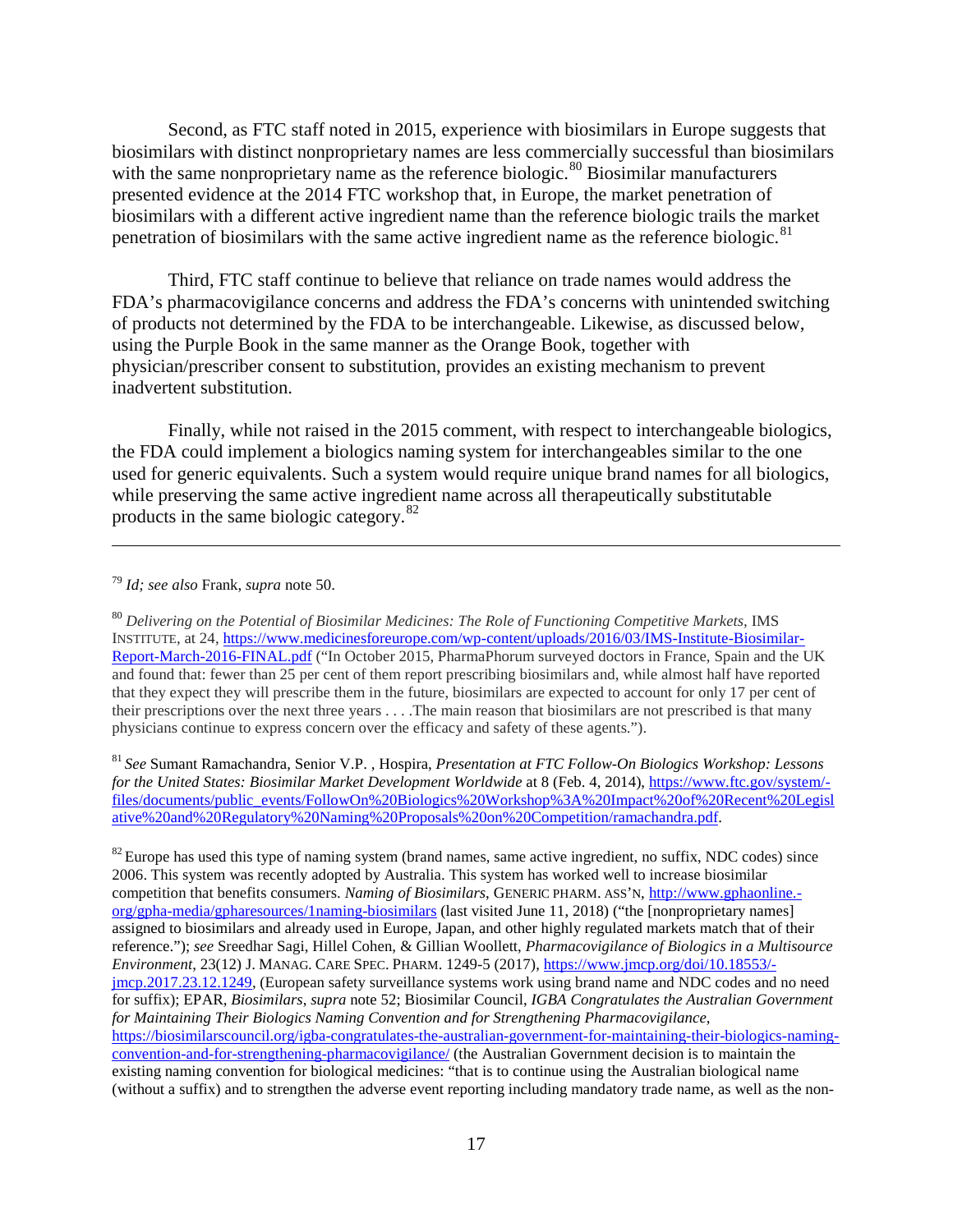Consequently, the FTC recommends that HHS and the FDA revisit the FDA Naming Guidance in light of the Blueprint, and consider alternative approaches that achieve the FDA's objectives without hindering competition.

### **D. Improving the Purple Book Will Benefit Biosimilar Competition**

The Commission supports the FDA's efforts to improve the Purple Book,<sup>[83](#page-17-0)</sup> which lists biological products, including any biosimilar and interchangeable biological products licensed by the FDA. As the FDA notes, the Purple Book publishes information about biological products that is useful to prescribers, pharmacists, patients, and other stakeholders.<sup>[84](#page-17-1)</sup> This information includes any biological product licensed by the FDA, the date licensed, and whether the FDA evaluated the biological product for reference product exclusivity.<sup>[85](#page-17-2)</sup> Timely and detailed information about reference product exclusivity promotes biosimilar competition because it allows potential competitors to more fully understand the regulatory landscape.

The FDA has emphasized that it does not intend the Purple Book to be equivalent to the Orange Book, as the legal regimes governing licensure of biologics and approval of drugs are different. Despite such differences, the Purple Book could be more useful if it included a search functionality similar to that of the FDA's Orange Book.<sup>[86](#page-17-3)</sup> For example, a user can search the FDA's Orange Book website by active ingredient name, proprietary name, dosage form, route of administration and other features.<sup>[87](#page-17-4)</sup> By contrast, the Purple Book is in a static PDF format and does not contain the same information.<sup>[88](#page-17-5)</sup> Analogous information in the Orange Book that is currently not included but should be included in the Purple Book would include applicant name, date application filed, active ingredient name (not product proper name), patents if any, applicant holder (if different than applicant), and or application number. These changes would make it

<span id="page-17-0"></span><sup>83</sup> Blueprint, *supra* note [2,](#page-0-4) at 22,696.

<span id="page-17-1"></span><sup>84</sup> *Id*.

<span id="page-17-2"></span><sup>85</sup> *See* FOOD & DRUG ADMIN., *Purple Book: Lists of Biological Products with Reference Product Exclusivity and Biosimilarity or Interchangeability Evaluations*, [https://www.fda.gov/drugs/developmentapprovalprocess/howdrugs](https://www.fda.gov/drugs/developmentapprovalprocess/howdrugsaredevelopedandapproved/approvalapplications/therapeuticbiologicapplications/biosimilars/ucm411418.htm)[aredevelopedandapproved/approvalapplications/therapeuticbiologicapplications/biosimilars/ucm411418.htm](https://www.fda.gov/drugs/developmentapprovalprocess/howdrugsaredevelopedandapproved/approvalapplications/therapeuticbiologicapplications/biosimilars/ucm411418.htm) (last updated Jul. 2, 2018).

<span id="page-17-3"></span><sup>86</sup> *Id*. ("How could the Purple Book be more useful to health care professionals, patients, manufacturers, and other stakeholders.").

<span id="page-17-4"></span><sup>87</sup> FOOD & DRUG ADMIN., *Orange Book: Approved Drug Products with Therapeutic Equivalence Evaluations*, [https://www.accessdata.fda.gov/scripts/cder/ob/.](https://www.accessdata.fda.gov/scripts/cder/ob/)

<span id="page-17-5"></span><sup>88</sup> *See, e.g.*, FOOD & DRUG ADMIN., *Purple Book: Lists of Licensed Biological Products with Reference Product Exclusivity and Biosimilarity or Interchangeability Evaluations*, [https://www.fda.gov/drugs/development](https://www.fda.gov/drugs/developmentapprovalprocess/howdrugsaredevelopedandapproved/approvalapplications/therapeuticbiologicapplications/biosimilars/ucm411418.htm)[approvalprocess/howdrugsaredevelopedandapproved/approvalapplications/therapeuticbiologicapplications/biosimila](https://www.fda.gov/drugs/developmentapprovalprocess/howdrugsaredevelopedandapproved/approvalapplications/therapeuticbiologicapplications/biosimilars/ucm411418.htm) [rs/ucm411418.htm.](https://www.fda.gov/drugs/developmentapprovalprocess/howdrugsaredevelopedandapproved/approvalapplications/therapeuticbiologicapplications/biosimilars/ucm411418.htm)

proprietary name, a mandatory field when reporting an adverse event to the Australian Therapeutic Goods Administration").